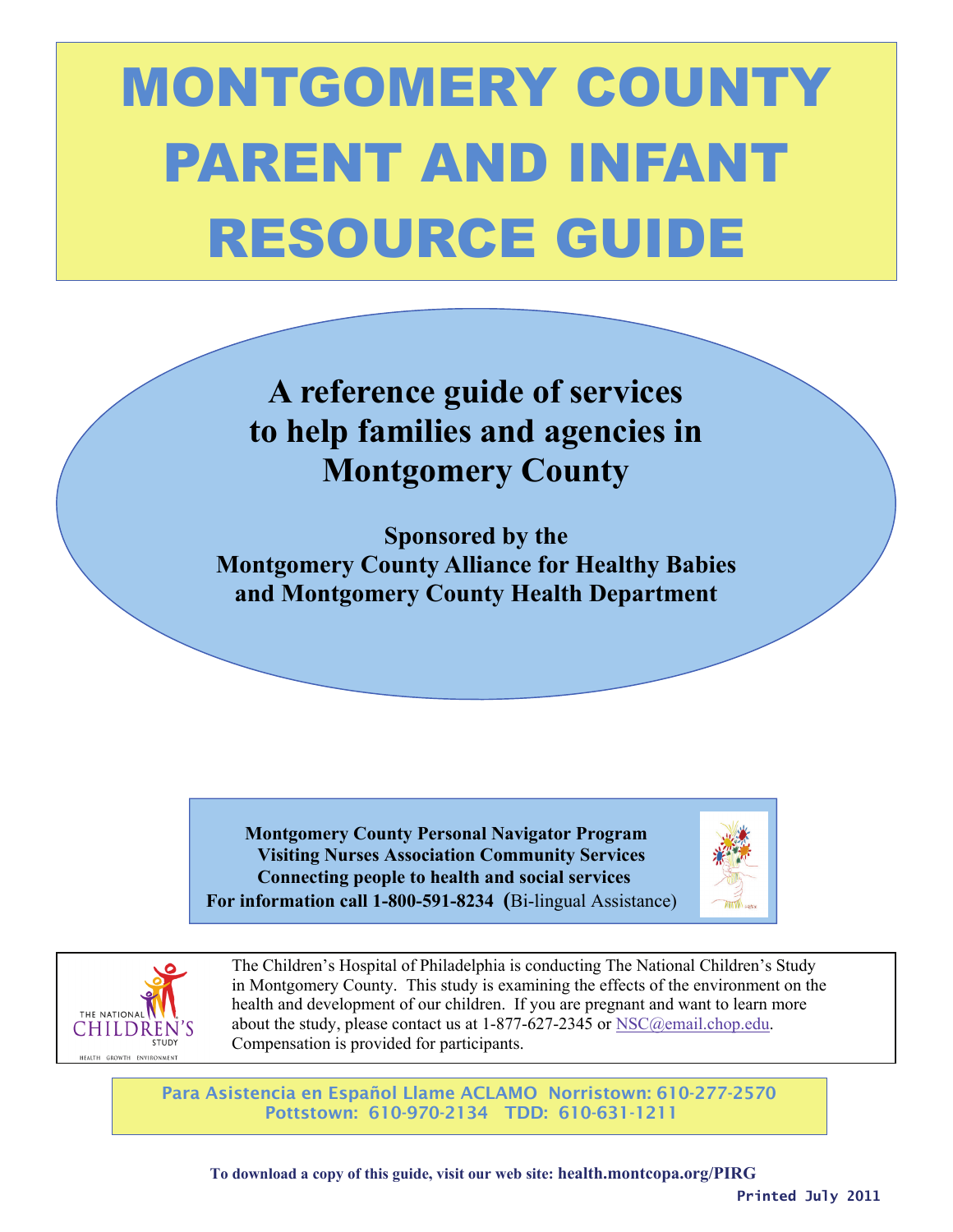#### **Emergency Services**

| <b>General Emergency (Ambulance, Fire, Police)</b>         | 911            |
|------------------------------------------------------------|----------------|
| <b>Poison Control Center</b>                               | 1-800-222-1222 |
| <b>Montgomery County Emergency Services (24 Hours/Day</b>  |                |
| <b>Suicide Prevention/Psychiatric Emergency Counseling</b> |                |
| <b>Mobile Crisis Intervention Service)</b>                 |                |
| <b>Behavior Health Crisis Residential Program</b>          | 610-279-6100   |

#### **Abuse**

| <b>Child</b> |                                                |                |
|--------------|------------------------------------------------|----------------|
|              | Child Abuse 24 hour Hotline (Childline)        | 1-800-932-0313 |
|              | Mission Kids – Child Advocacy Center           | 215-869-0492   |
|              | Montgomery County Child Advocacy Project       | 610-279-1219   |
|              | Montgomery County Office of Children and Youth | 610-278-5800   |
|              | After 4:15 PM & Weekends call                  | 610-275-1222   |
|              | Domestic Violence                              |                |
|              | Abington Memorial Hospital - Domestic          |                |
|              | Violence Support Group                         | 215-481-2576   |
|              | Creative Health Project Safe for Children      | 610-326-9250   |
|              | Laurel House (Women's Shelter)                 | 1-800-642-3150 |
|              | Montgomery Co.Aging/Adult Services-Elder Abuse | 1-800-734-2020 |
|              | Open Line (not 24 hours) North Montgomery Co   | 215-679-4112   |
|              | PA Coalition Against Violence<br>Harrisburg    | 1-800-799-7233 |
|              | Victim Services Center of Montgomery County    |                |
|              | Sexual Assault Victims                         | 610-277-5200   |
|              | 24 hour Crisis Hotline                         | 1-888-521-0983 |
|              | Other Serious Crime                            | 610-277-4781   |
|              | Women's Center of Montgomery County            |                |
|              | Domestic Violence 24 Hour Hotline              | 1-800-773-2424 |
|              | Brvn Mawr Hotline                              | 610-525-1427   |

| Women's Center of Montgomery County           |                |
|-----------------------------------------------|----------------|
| Domestic Violence 24 Hour Hotline             | 1-800-773-2424 |
| Bryn Mawr Hotline                             | 610-525-1427   |
| Colmar                                        | 215-996-0721   |
| Elkins Park Hotline                           | 215-635-7340   |
| Lansdale Hotline                              | 215-853-8060   |
| Norristown Office Hotline                     | 610-279-7474   |
| Pottstown Office Hotline                      | 610-970-7364   |
| Women's Bridge Resource Center Jeffersonville | 484-690-0210   |
|                                               |                |

#### *THERE'S NO EXCUSE FOR DOMESTIC ABUSE*

**Domestic Violence is a pattern of behaviors in a relationship that are used to gain and/or maintain control and power over another. Half of all marital relationships in this country regardless of race, class or religion involve some form of domestic violence. A woman is beaten every 17 seconds. Battering is the single largest cause of injury to women. For Information Call: 1-800-773-2424** 

**\*\*\*\*\*\*\*\*\*\*\*\*\*\*\*\*\*\*\*\*\*\*\*\*\*\*\*\*\*\*\*\*\*\*\*\*\*\*\*\*\*\*\*\*\*** 

#### **Adoption and Foster Care**

| Adoptions from the Heart                       | 610-642-7200   |
|------------------------------------------------|----------------|
| <b>Bethany Christian Services</b>              | 215-376-6200   |
| Catholic Social Services                       | 610-279-7372   |
| Carson Valley Children's Aid Society           | 610-279-2755   |
| Children's Choice                              | 610-521-6270   |
| Concern                                        | 610-944-0445   |
| Montgomery County Office of Children and Youth | 610-278-5800   |
| National Adoption Center                       | 215-735-9988   |
| PA Statewide Adoption Network                  | 1-800-585-SWAN |
| PA State Foster Care Assn.                     | 1-800-951-5151 |
|                                                |                |

#### **MONTGOMERY COUNTY PERSONAL NAVIGATOR PROGRAM Helping the community gain access to Medical and Social Services in Montgomery County. Appointments available – Bi-lingual Call 1-800-591-8234**

#### **Basic Needs**

#### *Fuel/Food/Clothing/Furniture*

| A Baby's Breath                                     | Collegeville        | 610-489-0083             |
|-----------------------------------------------------|---------------------|--------------------------|
|                                                     | Jeffersonville      | 610-630-9630             |
|                                                     | Bryn Mawr           | 610-520-2227             |
| Abington Food Cupboard                              |                     | 215-885-2234             |
| Adventist Community Service Ctr (food, clothing)    |                     | 610-489-6671             |
| Aldersgate Youth Service Bureau                     | Willow Grove        | 215-657-4545             |
| Boyertown Area Multi-Service                        |                     | 610-367-6957             |
| CADCOM (food, fuel)                                 |                     | 610-277-6363             |
| Catholic Social Services (food)                     |                     | 610-279-7372             |
| Cluster Outreach Center (food, furniture, clothing) |                     | 610-970-5995             |
| Colonial Neighborhood Council (food, fuel)          |                     | 610-828-6595             |
| Community Housing Services-Lansdale                 |                     | 215-362-5250             |
| Cradles to Crayons (Agencies only) Conshohocken     |                     | 215-836-0958             |
| Family Services of Montgomery County                | Eagleville          | 610-630-2111             |
|                                                     | North Penn          | 215-368-0985             |
|                                                     | Pottstown           | 610-326-1610             |
| Genesis Pregnancy Care Center                       | Pottstown           | 610-970-8088             |
| <b>Keystone Opportunity Center</b>                  | Souderton           | 215-723-5430             |
| Interfaith - Central Presbyterian Church Norristown |                     | 610-277-4242             |
|                                                     | Ambler              | 215-646-0120             |
| Inter-faith Housing Alliance-                       |                     |                          |
| Interfaith Hospitality Network of the Main Line     |                     | 610-277-0977             |
| Maddie Dixon Community Cupboard                     | Ambler              | 215-628-3002             |
| Manna on Main Street                                | Lansdale            | 215-855-5454             |
| Meals on Wheels of Greater Pottstown Area           |                     | 610-326-1610             |
| Missionaries of Charity-Norristown (clothing, food) |                     | 610-272-8248             |
| Montgomery County Aging & Adult Services-           |                     |                          |
|                                                     | Norristown          | 610-278-3601             |
|                                                     | North Penn          | 215-361-7931             |
|                                                     | Pottstown           | 610-327-9203             |
|                                                     | <b>Willow Grove</b> | 215-784-5413             |
| Montgomery County Assistance Office                 |                     |                          |
| (financial, medical, food stamps (SNAP) Norristown  |                     | 610-270-3500             |
|                                                     |                     | Pottstown 1-877-395-8939 |
| LIHEAP-Low Income Energy Assistance                 |                     | 1-866-857-7095           |
|                                                     | Norristown          | 610-272-1752             |
| New Hope Baptist Church                             |                     | 610-275-1392             |
| New Life Church (food)                              | Glenside            | 215-576-0892             |
| Carson Valley Children's Aid Family Center          |                     | 610-279-2755             |
| Norristown Ministries Hospitality Center            |                     | 610-277-1321             |
| Open Door – Royersford                              |                     | 610-948-4818             |
| Open Line - Pennsburg (food, fuel, transportation)  |                     | 215-679-4112             |
| Patrician Society (Food)                            |                     | 610-272-6316             |
| Phoenixville Area Community Services                |                     | 610-933-1105             |
| Pottstown Family Center                             |                     | 610-326-1610             |
| Project Outreach                                    | Royersford          | 610-948-5111             |
| Salvation Army – (food, fuel)                       | Pottstown           | 610-326-1621             |
| (food, fuel)                                        | Norristown          | 610-275-4183             |
| School Breakfast and Lunch Programs                 |                     | 1-800-331-0129           |
| St Peters Lutheran Church (food cupboard) Pottstown |                     | 610-232-5044             |
| Maternal, Child & Family Health                     | Norristown          | 610-272-4042             |
|                                                     |                     |                          |
| (WIC)                                               | Pottstown           | 610-323-8160             |
|                                                     | Boyertown           | 610-367-6957             |
|                                                     | Roslyn              | 215-887-8006             |
|                                                     | Lansdale            | 215-368-9826             |
| Seventh Day Adventist Church                        | <b>Willow Grove</b> | 215-572-7152             |

#### **Benefits**

#### *Health Insurance Programs and CHIP Program*

| $1100000$ $10000$ $1000$ $1000$ $1000$ $000$ $000$ $000$ $000$ $000$ |                |
|----------------------------------------------------------------------|----------------|
| Aetna                                                                | 1-800-822-2447 |
| United Health Care Community Plan                                    | 1-877-398-5517 |
| <b>Healthy First Steps</b>                                           | 1-800-599-5985 |
| Kids Choice (CHIP)                                                   | 1-800-414-9025 |
| Children's Health Line (CHOICE)                                      | 215-985-3301   |
| Coventry Care                                                        | 1-866-903-0748 |
| <b>Health Partners</b>                                               | 1-800-553-0784 |
| Healthy Kids Helpline                                                | 1-800-986-5437 |
| <b>Healthy Baby Helpline</b>                                         | 1-800-986-2229 |
| Independence Blue Cross & High Mark Blue Shield 1-800-464-KIDS       |                |
|                                                                      |                |

## 1  **THE GOAL OF THE MONTGOMERY COUNTY ALLIANCE FOR HEALTHY BABIES**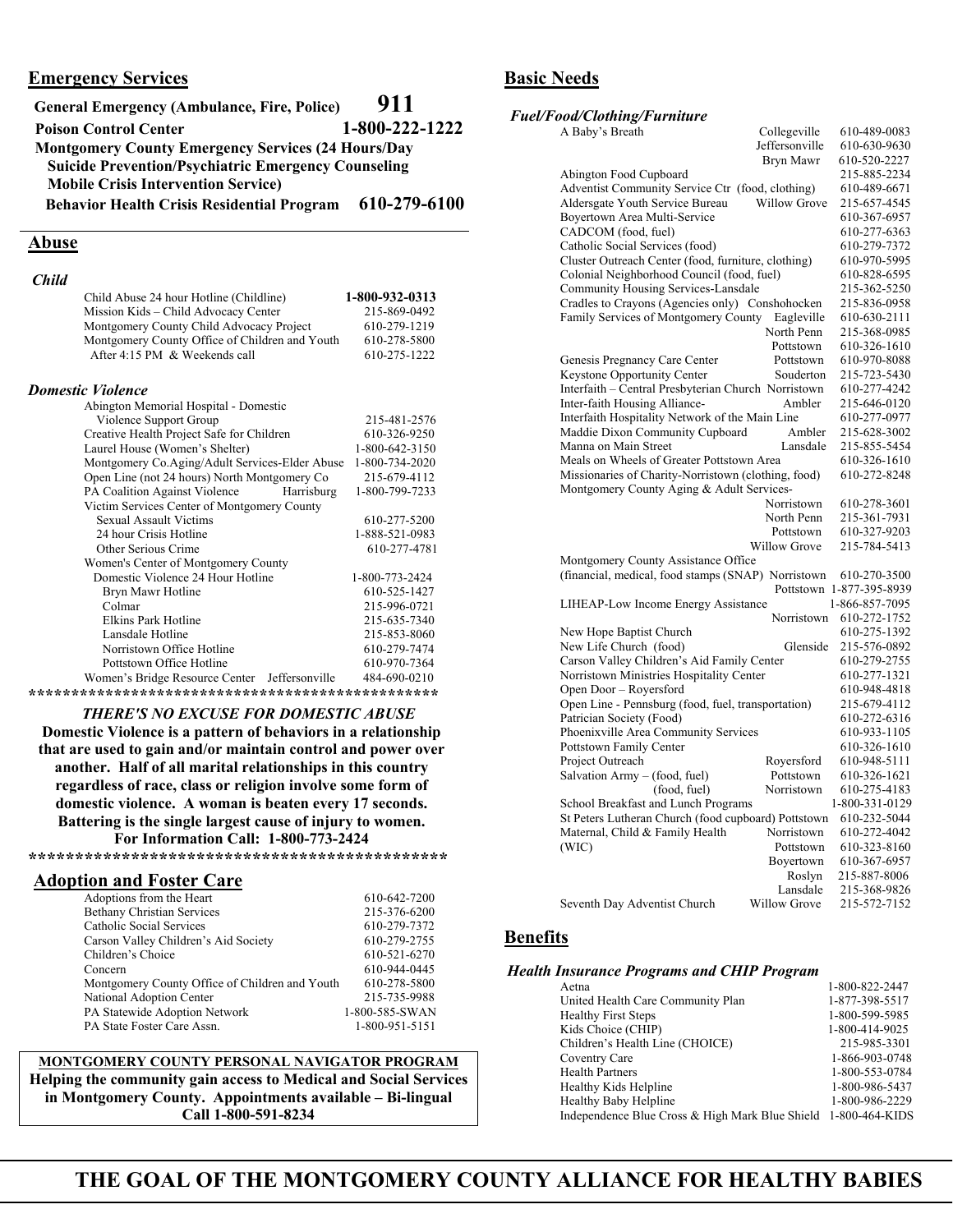|                | Keystone Mercy Health Plan                                                                                | 1-800-521-6860                   |
|----------------|-----------------------------------------------------------------------------------------------------------|----------------------------------|
|                | Managed Care/HMO Concerns<br>Montgomery Co. Assistance Office (MA) Norristown                             | 1-888-466-2787                   |
|                | Pottstown                                                                                                 | 610-270-3500<br>1-877-395-8930   |
|                | Pennsylvania Enrollment Consumer Support Center                                                           | 1-800-440-3989                   |
|                | Pennsylvania Insurance Department                                                                         | 1-877-881-6388                   |
|                | <b>Financial Assistance</b>                                                                               |                                  |
|                | American Red Cross (Emergency Assistance)<br><b>CADCOM</b>                                                | 610-323-5920<br>610-277-6363     |
|                | Cluster Outreach Center<br>Pottstown                                                                      | 610-970-5995                     |
|                | Colonial Neighborhood Council (Emergency Assist.)                                                         | 610-828-6595                     |
|                | Keystone Opportunity Center<br>Souderton                                                                  | 215-723-5430                     |
|                | Interfaith Community Services-Manna on Main St.                                                           | 215-855-5454                     |
|                | Interfaith Housing Alliance<br>Ambler                                                                     | 215-628-2334                     |
|                | Internal Revenue Service<br>Montgomery County Assistance Office Norristown                                | 1-800-829-1040<br>610-270-3500   |
|                | Pottstown                                                                                                 | 1-877-395-8930                   |
|                | Montgomery County Domestic Relations                                                                      |                                  |
|                | (child support, paternity)                                                                                | 610-278-3646                     |
|                | Open Line<br>Pennsburg                                                                                    | 215-679-4112                     |
|                | Project Outreach<br>Social Security - SSI cash assistance for people with                                 | 610-948-5111                     |
|                | disabilities (eligibility requirements)<br>Norristown                                                     | 1-800-772-1213                   |
|                | Welfare Helpline                                                                                          | 1-800-692-7462                   |
|                | Women's Center of Montgomery County Pottstown                                                             | 610-970-7363                     |
| Legal          |                                                                                                           |                                  |
|                | Law Project of PA                                                                                         | 215-587-9377                     |
|                | Arc of Montgomery, Berks & Bucks County - MARC<br><b>Better Business Bureau</b>                           | 610-265-4700                     |
|                | Attorney General - Bureau Protection                                                                      | 1-717-291-1151<br>1-800-441-2555 |
|                | Client Assistance Program                                                                                 | 1-888-745-2357                   |
|                | Community Housing Service<br>Lansdale                                                                     | 215-362-5250                     |
|                | Consumer Credit Counseling                                                                                | 215-563-5665                     |
|                | Crime Victim Assistance                                                                                   | 610-277-5200                     |
|                | <b>Education Law Center</b><br>Philadelphia<br>Keystone Opportunity Center<br>Souderton                   | 215-238-6970<br>215-723-5430     |
|                | Montgomery Bar Association                                                                                |                                  |
|                | Lawyer Referral Service<br>Ext. 201                                                                       | 610-279-9660                     |
|                | Montgomery County Domestic Relations                                                                      | 610-278-3646                     |
|                | Montgomery County Juvenile Probation                                                                      | 610-630-2252                     |
|                | Montgomery County Legal Aid<br>Norristown                                                                 | 1-877-429-5994                   |
|                | Pottstown                                                                                                 | 610-326-8280<br>610-277-8909     |
|                | Montgomery Conflict Mediation Center<br>Pennsylvania Health Law Project                                   | 1-800-274-3258                   |
|                | Pennsylvania Human Rights Commission                                                                      | 215-560-2496                     |
|                | Pennsylvania Legal Services                                                                               | 1-800-322-7572                   |
|                | Victim Services Center                                                                                    | 1-888-521-0983                   |
|                | Women's Center of Montgomery County<br>Hotline                                                            | 1-800-692-7462                   |
|                | Bryn Mawr<br>Lansdale                                                                                     | 610-525-1427<br>215-853-8060     |
|                | Colmar                                                                                                    | 215-996-0721                     |
|                | Norristown                                                                                                | 610-279-1548                     |
|                | Pottstown                                                                                                 | 610-970-7363                     |
|                | Elkins Park                                                                                               | 215-635-7344                     |
| <b>Medical</b> |                                                                                                           |                                  |
|                | Access Plus (must be receiving Medicaid for service)<br>Interfaith Community Services - Manna on Main St. | 1-800-543-7633<br>215-855-5454   |
|                | Medicare                                                                                                  | 1-800-633-4227                   |
|                | Montgomery County Assistance Office (Medical                                                              |                                  |
|                | Assistance including Nursing Home Care) Norristown                                                        | 610-270-3500                     |
|                | Pottstown                                                                                                 | 1-877-395-8930                   |
|                | Montgomery County Health Department<br>Communicable Disease Clinic<br>Norristown                          | 610-278-5145                     |
|                | (STD, TB, HIV testing and referral)<br>Pottstown                                                          | 610-970-5040                     |
|                | Immunizations, Influenza and<br>Willow Grove                                                              | 215-784-5415                     |
|                | Maternal/Child Home Visiting                                                                              |                                  |
|                | Childhood Lead Poisoning Program<br>Pottstown                                                             | 610-970-5040                     |
|                | Norristown State Hospital                                                                                 | 610-313-1000                     |
|                | North Hills Health Center<br>Prescription Support Program VNA Community Ser                               | 215-572-0302<br>1-877-747-7257   |
|                | Social Security - Medical Assistance for people with                                                      |                                  |
|                | disabilities (eligibility requirements)                                                                   | 1-800-772-1213                   |
|                | United Health Care, Inc. - Mom's Program<br>Phila.                                                        | 1-800-321-4462                   |
|                | Welfare Hotline                                                                                           | 1-800-692-7462                   |

#### **Breastfeeding**

| Abington Memorial Hospital OB/GYN Center              | 215-481-6784   |
|-------------------------------------------------------|----------------|
| Breastfeeding Alliance, Inc.                          | 215-674-8202   |
| <b>Breastfeeding Resources Center</b>                 | 215-886-2433   |
| Bryn Mawr Hospital                                    | 484-337-3000   |
| Child, Home and Community                             | 215-348-9770   |
| Diane DeSandro, BA, IBCLC<br>Audubon                  | 610-539-4476   |
| Grand View Hospital - Lactation Consultant            | 215-453-4594   |
| Holy Redeemer Hospital and Medical Center             | 215-947-3000   |
| Juvenile Diabetes Research Foundation                 | 1-800-223-1138 |
| LaLeche League of Central Montgomery County           | 610-666-0359   |
| Lankenau Hospital                                     | 484-580-1000   |
| Main Line Health Lactation Center                     | 610-645-2000   |
| Montgomery Hospital                                   | 610-270-2271   |
| Nursing Mothers Advisory Council - Hotline            | 215-572-8044   |
| Serving Abington, Jenkintown, Cheltenham, Hatboro     |                |
| Horsham, Warminister, Chestnut Hill, Mt.Airy          |                |
| Nursing Mothers Alliance                              | 610-251-9405   |
| Pottstown Memorial Medical Center                     | 610-327-7216   |
| <b>Visiting Nurses Association Community Services</b> | 610-272-3373   |
| Women, Infants and Children (WIC)<br>Lansdale         | 215-368-9826   |
| Norristown                                            | 610-272-4042   |
| Pottstown                                             | 610-323-8160   |
| Roslyn                                                | 215-887-8006   |
| Boyertown                                             | 610-367-6957   |
|                                                       |                |

**\*\*\*\*\*\*\*\*\*\*\*\*\*\*\*\*\*\*\*\*\*\*\*\*\*\*\*\*\*\*\*\*\*\*\*\*\*\*\*\*\*\*\*\*\*\*\*\*\*\*\*\*\*\*\*\*\*\*** 

**Breast milk is your baby's perfect food. It is safe, fresh milk, all the right nutrients, in the right amount. Breastfed babies are sick less often and don't have as many earaches and allergies. Babies also have less diarrhea and stomach trouble because breast milk is easy to digest. Breastfeeding is free food and easier because there is nothing to carry, measure or heat. Breastfeeding also burns 500 calories a day and helps shrink the uterus back to its normal size. \*\*\*\*\*\*\*\*\*\*\*\*\*\*\*\*\*\*\*\*\*\*\*\*\*\*\*\*\*\*\*\*\*\*\*\*\*\*\*\*\*\*\*** 

#### **Childcare**

| Child Care Works                                 |               | 1-877-472-5437         |
|--------------------------------------------------|---------------|------------------------|
| Kencrest                                         | Rosemont      | 610-525-4771           |
|                                                  | Artman-Ambler | 215-646-1166           |
| Montgomery County Court Care                     |               | 610-292-4956           |
| Montgomery Co. Office of Child Day Care Services |               | 610-278-3707           |
| Subsidized Child Care and Resource and           |               |                        |
| Referral Information                             |               | $1 - 800 - 281 - 1116$ |
| Maternity Care Coalition - Early Head Start      |               |                        |
|                                                  | Norristown    | 610-277-1505           |
|                                                  | Pottstown     | 610-323-1889           |
| North Penn Valley Boys and Girls Club            |               | 215-855-7791           |
| Montgomery Early Learning Center                 | Pottstown     | 610-326-3819           |
| Montgomery County Headstart                      | Norristown    | 610-239-6662           |
|                                                  | Pottstown     | 610-326-1050           |
| Freedom Valley YMCA                              | Pottstown     | 610-323-7300           |
|                                                  | Spring Valley | 610-948-9622           |
| Preschool Intervention Program (PIP)             |               | 610-272-4110           |
| Tri-County area YWCA                             | Pottstown     | 610-323-1888           |
|                                                  |               |                        |

#### \*\*\*\*\*\*\*\*\*\*\*\*\*\*\*\*\*\*\*\*\*\*\*\*\*\*\*\*\*\*\*\*\*\*\*\*\*\*\*\*\*\*\*\*\*\*\*\*\*\*\*\*\*\*\*\*\*\*\*

#### *Four Steps to Selecting a Child Care Provider*

- *1. Interview the care givers*
- *2. Check references*
- *3. Make the decision for quality care*
- 4. *Stay involved and visit your center*

\*\*\*\*\*\*\*\*\*\*\*\*\*\*\*\*\*\*\*\*\*\*\*\*\*\*\*\*\*\*\*\*\*\*\*\*\*\*\*\*\*\*\*\*\*\*\*\*\*\*\*\*

IS TO IMPROVE THE HEALTH OF MOTHERS & INFANTS IN MONTGOMERY COUNTY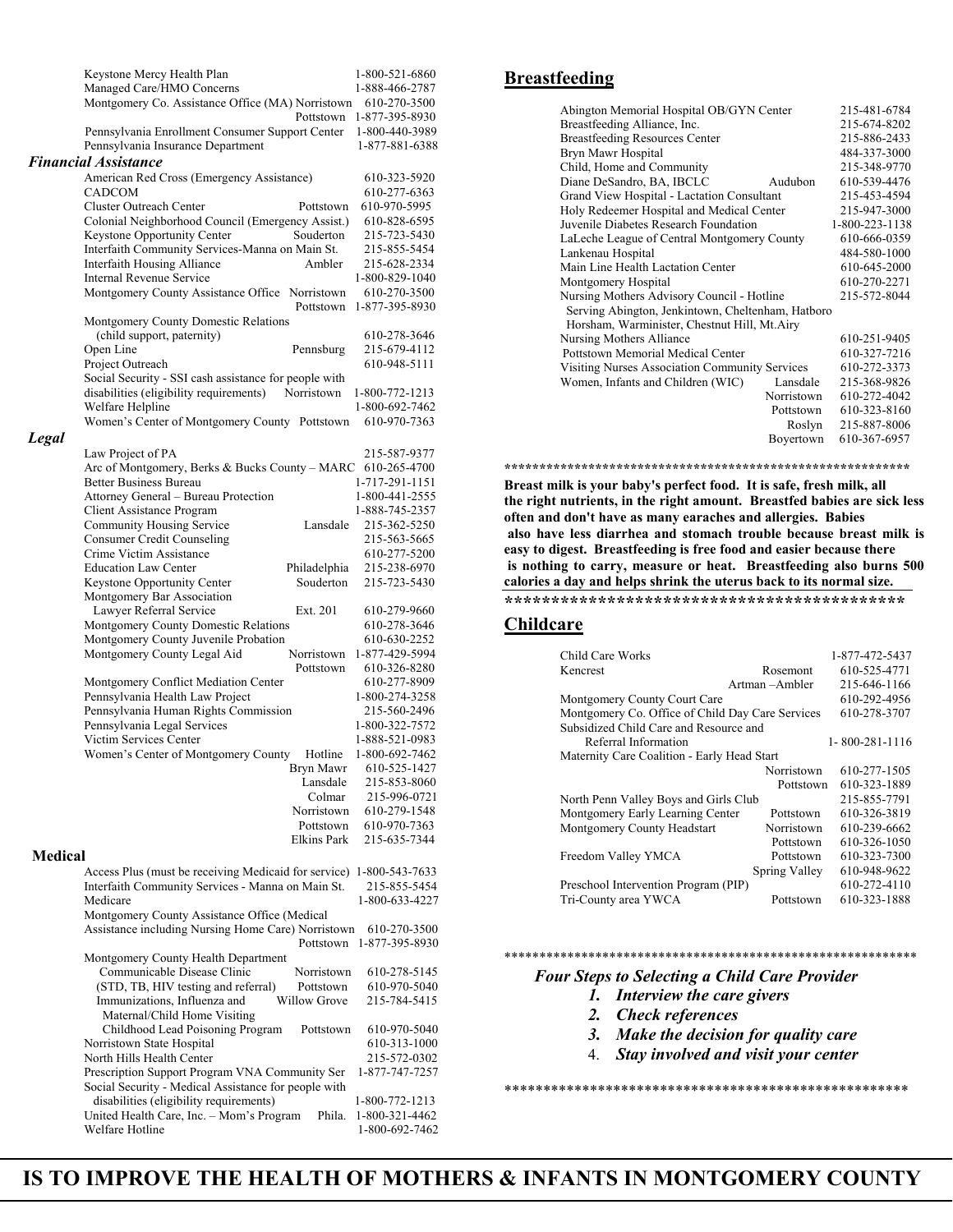#### **Text4Baby**

A free mobile information service designed to promote maternal and child health. An educational program of the National Healthy Mothers, Healthy Babies Coalition (HMHB), **text4baby** provides pregnant women and new moms with information to help them care for their health and give their babies the best possible start in life. Women who sign up for the service by texting **BABY to 511411** (or BEBE in Spanish) will receive free SMS text messages each week, timed to their due date or baby's date of birth.

#### **Children with Special Needs**

|                                                                | Glen Mills           |                                |
|----------------------------------------------------------------|----------------------|--------------------------------|
| A Total Approach                                               |                      | 484-840-1560<br>1-800-793-2150 |
| Access Services (Respite Care)<br><b>Autism Services</b>       |                      |                                |
|                                                                |                      | 1-866-497-6898                 |
| Autism Society of America                                      | Greater Philadelphia | 610-358-5256                   |
| Brain Injury Association of PA<br>Center for Autistic Children |                      | 1-866-635-7097<br>215-878-3400 |
| Children with Attention Deficit Disorder                       |                      |                                |
| <b>Connect Information Service</b>                             |                      | 1-800-233-4050                 |
|                                                                |                      | 1-800-692-7288                 |
| Delaware Valley CHADD                                          | Yardley              | 215-736-1541                   |
| Easter Seals of Southeastern PA                                | Kulpsville           | 215-368-7000                   |
| <b>Exceptional Needs Foundation</b>                            | <b>Upper Darby</b>   | 610-853-2898                   |
| Family Support Advocate                                        |                      | 610-428-2119                   |
| <b>Indian Creek Foundation Family Services</b>                 |                      | 267-203-1500                   |
| Ken-Crest Services                                             |                      | 610-825-9360                   |
| Library Service for the Blind $&$ Handicapped                  |                      | 1-800-222-1754                 |
| Little Wonders Child Growth and Development Ctr.               |                      | 610-275-5437                   |
| Mentors for Self Determination                                 |                      | 1-877-233-2000                 |
| Montgomery County Intermediate Unit                            |                      | 610-539-8550                   |
| Homeless Children's Initiative                                 | Ext.247              | 610-539-8550                   |
| PA Families, Inc. (Statewide Family Network)                   |                      | 1-800-947-4941                 |
| PA Education for all Children                                  | Philadelphia         | 215-204-3031                   |
| PA Tourette Syndrome Association                               | Gettysburg           | 1-800-990-3300                 |
| <b>Parent Education Network</b>                                |                      | 717-600-0100                   |
| Parent to Parent of Pennsylvania                               |                      | 1-888-727-2706                 |
| Parents Involved Network of Montgomery Co.                     |                      | 610-279-8511                   |
| Pennsylvania Client Assistance Program (CAP)                   |                      | 215-557-7112                   |
| Pennsylvania Mentor                                            | Philadelphia         | 215-612-8200                   |
| Pennsylvania Parents & Caregivers Resource Network             |                      |                                |
|                                                                | Harrisburg           | 1-888-205-4915                 |
| Potential, Inc. (Autism)                                       |                      | 215-579-0670                   |
| Pottstown Urban Transit, Inc.                                  | Pottstown            | 610-326-5413                   |
| Quinn Developmental Services                                   |                      | 215-654-7577                   |
| Ramsey Educational Development Institute (REDI)                |                      | 610-279-0301                   |
| Special Kids Network                                           |                      | 610-378-4352                   |
| Suburban Transit Network, Inc.                                 | <b>Blue Bell</b>     | 215-542-7433                   |
| The ARC Alliance Children's Service                            |                      | 610-265-4700                   |
| Theraplay, Inc.                                                | <b>West Chester</b>  | 610-436-3600                   |
| The Wanna Play Program                                         | <b>Upper Darby</b>   | 610-853-2898                   |
| Vision for Equality, Inc.                                      | Philadelphia         | 215-923-3349                   |
| Variety Club Camp & Developmental Center                       |                      | 610-584-4366                   |

#### *CRIBS FOR KIDS* **PROGRAM INFANTS NEED A SAFE SPACE TO SLEEP**

**"Cribs for Kids" is a free program for low-income Moms who can't afford a crib for their infants. The "Cribs for Kids" Program will provide a pack-n-play crib, information on "Safe Sleeping" and tips to protect your baby. An agency referral is required. This program is funded entirely by donations and grants to purchase cribs and sheets. Any questions, please call Barbara Hand at 610-278-5117**

#### *Early Intervention*

| MARC-ARC of Montgomery, Berks & Bucks County 610-265-4700 |            |                |
|-----------------------------------------------------------|------------|----------------|
| <b>Connect Information Service</b>                        |            | 1-800-692-7288 |
| Early Childhood Assessment Services (ECAS)                |            | 215-646-9948   |
| Easter Seals                                              | Kulpsville | 215-368-7000   |

| <b>Head Start</b>                                       | Dresher   | 215-887-0916   |
|---------------------------------------------------------|-----------|----------------|
|                                                         | Pottstown | 610-326-1050   |
| Indian Creek Foundation Family Service Harleysville     |           | 215-256-5900   |
| Ken-Crest                                               |           | 610-825-9360   |
| Life Path                                               |           | 215-257-8687   |
| Montgomery County Intermediate Unit (Ages 3-5)          |           | 610-539-8550   |
| Montgomery County Behavior Health and Developmental     |           |                |
| Disabilities - Early Intervention Services (Birth to 3) |           | 610-277-7176   |
| Parents Involved Network                                |           | 610-279-8511   |
| Preschool Intervention Program (PIP-Ages 3-5)           |           | 610-272-4110   |
| REDI – Ramsey Educational Development Institute         |           | 610-279-0301   |
| Special Kids Network                                    |           | 1-800-986-4550 |
| United Cerebral Palsy of Philadelphia & Vicinity        |           | 215-242-4200   |
|                                                         |           |                |

#### **Counseling**

#### *Bereavement*

| Abington Memorial Hospital                         |                           |
|----------------------------------------------------|---------------------------|
| Safe Harbor for Children and Parents               | 215-481-5983              |
| Grief Recovery Program – Widows & Widowers         | 215-481-5749              |
| Aldersgate Youth Service Bureau                    | 215-657-4545              |
| Bryn Mawr Hospital-Women's Health Source           | 1-888-876-8764            |
| The Compassionate Friend-Pottstown                 | 610-327-4323              |
| The Center for Loss and Bereavement                | 610-222-4110              |
| Family Services of Montgomery County<br>Eagleville | 610-630-2111              |
| North Penn                                         | 215-368-0985              |
| Pottstown                                          | 610-326-1610              |
| Grief, Bereavement, Readjustment                   | 610-327-4323              |
| Carson Valley Children's Aide Society<br>Colmar    | 215-368-4357              |
| Holy Redeemer Hospital & Medical Center            | 215-947-3000              |
| Lankenau Hospital - Women's Health Source          | 484-580-1000              |
| Lower Merion Counseling Services<br>Ardmore        | 610-520-1510              |
| March of Dimes                                     | 610-945-6050              |
| Montgomery Home Care/Hospice                       | 610-272-1080              |
| Peter's Place                                      | 610-889-7400              |
| SIDS of Pennsylvania                               | Pittsburgh 1-800-721-7437 |
| T.R.U.S.T. - Adult Bereavement                     | 610-275-7943              |

#### *Drug and Alcohol*

| Action AIDS                                    | Philadelphia        | 215-981-0088   |
|------------------------------------------------|---------------------|----------------|
| AL-ANON                                        |                     | 1-888-425-2666 |
| Alcoholics Anonymous (AA)                      |                     | 1-877-9-DIALAA |
|                                                | Philadelphia        | 215-923-7900   |
| Aldersgate Youth Service Bureau                | <b>Willow Grove</b> | 215-657-4545   |
| Bucks Co. Council on Alcohol & Drug Dependence |                     | 215-489-6120   |
|                                                | Helpline            | 1-800-221-6333 |
| Caron Foundation                               |                     | 610-678-2332   |
| Carson Valley Children's Aid Society           | Colmar              | 215-368-4357   |
| Cluster Outreach Center                        | Pottstown           | 610-970-5995   |
| <b>COCAINE</b>                                 |                     | 1-800-COCAINE  |
| Eagleville Hospital                            |                     | 610-539-6000   |
| Family House-Residential for Women & Children  |                     | 610-278-0700   |
| Harwood House - Men and Women                  |                     | 610-853-3440   |
| Key Recovery                                   | Ambler              | 215-542-4825   |
| Libertae Halfway House & Libertae              |                     |                |
| Family House (Women & Children)                |                     | 215-639-8681   |
| Lincoln Center for Family and Youth            |                     | 610-277-3715   |
| Livengrin Foundation                           |                     | 215-540-8301   |
| Lower Merion Counseling Service                |                     | 610-520-1510   |
| Malvern Institute                              |                     | 610-647-0330   |
| Montgomery County Drug and Alcohol             |                     | 610-278-3642   |
| D & A Case Management                          |                     |                |
| Creative Health                                | Pottstown           | 610-327-1503   |
| Abington Case Management                       | <b>Willow Grove</b> | 215-830-8966   |
| Gaudenzia                                      | Norristown          | 610-279-4262   |
| Spring Ford Counseling Service                 | Royersford          | 610-948-0393   |
| Montgomery County Methadone Clinic             |                     | 610-272-3710   |
| Nar-Anon                                       |                     | 1-800-678-4989 |
| Narcotics Anonymous                            | Philadelphia        | 215-440-8400   |
| Open Line                                      | Pennsburg           | 215-679-4112   |
| Penn Foundation Recovery Center                |                     | 215-257-9999   |
| Proact – Advocacy and Education                |                     | 1-800-221-6333 |
| Rehab After Work                               |                     | 215-361-7120   |
| <b>Renewal Centers</b>                         | Ouakertown          | 215-536-9070   |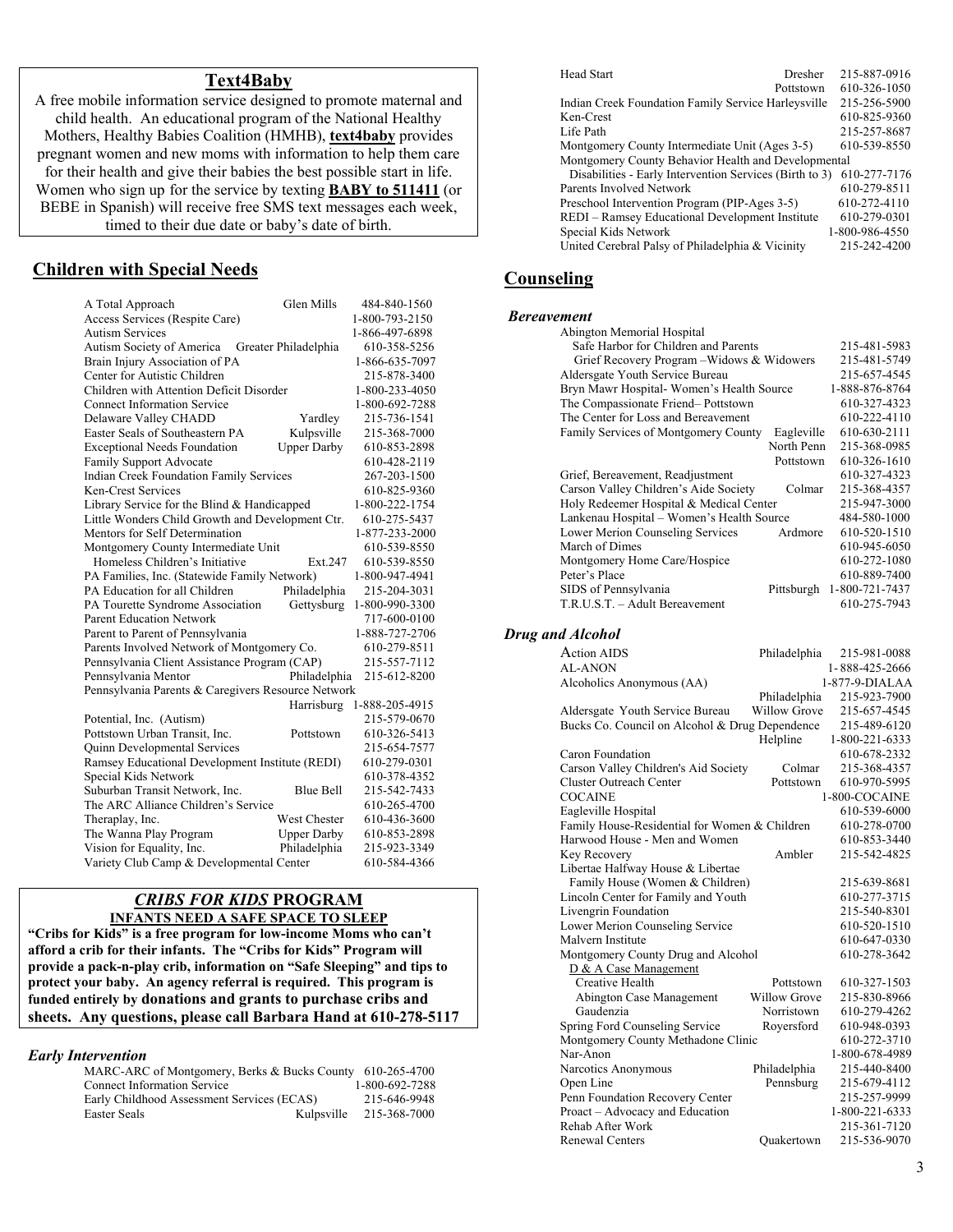| Southern Bucks Recovery Community Center Bristol 215-788-3788  |                        |
|----------------------------------------------------------------|------------------------|
| Today, Inc.                                                    | Newtown 1-877-421-3038 |
| Upper Moreland Youth & Drug Council, Inc.                      | 215-657-4545           |
| Valley Forge Medical Center                                    | 610-539-8500           |
| Womanspace - Women Only                                        | 610-649-8136           |
| Youth & Family Services of Upper Perkiomen Valley 215-234-9372 |                        |

#### *HIV-AIDS-STDs*

| <b>Action AIDS</b>                                    | Philadelphia        | 215-981-0088           |
|-------------------------------------------------------|---------------------|------------------------|
| CDC STD and AIDS Information                          |                     | 1-800-232-4636         |
| <b>CHOICE Hotline (Sexually Transmitted Diseases)</b> |                     | 215-985-3300           |
| Family Services of Montgomery Cty Project Hope        |                     | 610-630-2111           |
| <b>HIV</b>                                            |                     | 1-800-662-6080         |
| Mercy Suburban Hospital                               |                     | 610-278-2000           |
| Montgomery County Health Department Norristown        |                     | 610-278-5145           |
|                                                       | Pottstown           | 610-970-5040           |
| At Abington Memorial Hospital                         | <b>Willow Grove</b> | 215-784-5415           |
| Montgomery Family Practice                            |                     | 610-277-0964           |
| National AIDS Hotline                                 |                     | $1 - 800 - 232 - 4636$ |
|                                                       | Español             | 1-800-344-7432         |
| National STD Hotline                                  |                     | 1-919-361-8488         |
| Norristown Regional Health Center                     |                     | 610-278-7787           |
| North Hills Health Center                             |                     | 215-572-0302           |
| Planned Parenthood of Southeastern PA Norristown      |                     | 610-279-6095           |
|                                                       | Pottstown           | 610-326-8080           |
|                                                       | Collegeville        | 610-409-8891           |
|                                                       | St Davids           | 610-687-9410           |

#### *Family-Individual*

| A Baby's Breath                                 | Bryn Mawr      | 610-520-2227   |
|-------------------------------------------------|----------------|----------------|
|                                                 | Collegeville   | 610-489-0083   |
|                                                 | Jeffersonville | 610-630-9630   |
| Aclamo                                          |                | 610-277-2570   |
| Aldersgate Youth Service Bureau                 |                | 215-657-4545   |
| <b>Bethany Christian Services</b>               |                | 215-376-6200   |
| Catholic Social Services                        |                | 610-279-7372   |
| Central Montgomery Mental Health-Mental         |                |                |
| Retardation (MH/MR) Center                      | Norristown     | 610-277-4600   |
| Carson Valley Children's Aid Society            | Norristown     | 610-279-2755   |
| Helpline                                        | Colmar         | 215-368-4357   |
| Community Housing Services, Inc.                | Lansdale       | 215-362-5250   |
| Creative Health Services                        |                | 610-326-9250   |
| Family Services of Montgomery County-Norristown |                | 610-630-2111   |
|                                                 | North Penn     | 215-368-0985   |
|                                                 | Pottstown      | 610-326-1610   |
| Gaudenzia                                       | Norristown     | 610-279-4262   |
| Genesis Pregnancy Care Center                   |                | 610-970-8088   |
| Laurel House                                    | Hotline        | 1-800-642-3150 |
| Lincoln Center for Family and Youth             |                | 610-277-3715   |
| Lower Merion Counseling Service                 |                | 610-520-1510   |
| Nehemiah's Way                                  | North Wales    | 215-699-8830   |
| Open Line - North Montgomery County             |                | 215-679-4112   |
| Penn Foundation Recovery Center                 | Sellersville   | 215-257-6551   |
| Pregnancy Resource Clinic of North Penn         |                | 215-855-2424   |
| Progressions Behavior Center                    | Pottstown      | 610-970-5000   |
| Spring-Ford Counseling Services, Inc.           |                | 610-948-0393   |
| Victim Services Center of Montgomery County     |                | 1-888-521-0983 |
| Youth and Family Services of Upper Perk. Valley |                | 215-234-9372   |
|                                                 |                |                |

#### *Behavioral Health/Developmental Disabilities*

| Abington Memorial Hospital - Creekwood Center | 215-481-5450   |
|-----------------------------------------------|----------------|
| Abington MH Case Management                   | 215-830-8966   |
| Access Services (Respite Care)                | 1-800-793-2150 |
| Brooke Glen Behavioral Hospital               | 215-641-5300   |
| Caring Touch Social Workers, LLC              | 215-264-3755   |
| Central Montgomery BH/DD                      | 610-277-4600   |
| Compeer of Suburban Philadelphia<br>Intake    | 610-631-1009   |
| Creative Health                               | 610-326-9250   |
| Creative Health Mental Health Case Management | 610-326-2767   |
| Disability Rights Network of PA               | 1-800-692-7443 |
| <b>Family Services of Montgomery County</b>   | 610-630-2111   |
| Eagleville Hospital                           | 610-539-6000   |
| <b>Emergency Services:</b>                    |                |
| Montgomery County Emergency Corrigeo          | (10.270.6100)  |

Montgomery County Emergency Services 610-279-6100

| Norristown State Hospital                           | 610-313-1000   |
|-----------------------------------------------------|----------------|
| Crisis Residential Program (CRP) of MCES            | 610-631-2480   |
| Senior Behavioral Health                            | 610-270-8300   |
| Hedwig House, Inc.                                  | 610-279-4400   |
| Hopeworkx of Montgomery County                      | 610-270-3685   |
| <b>Indian Creek Foundation Family Services</b>      | 267-203-1500   |
| Innovative Counseling Associates, Inc.<br>Pottstown | 610-326-2728   |
| Intervention Associates (older Adult Services)      | 610-254-9708   |
| Life Counseling Services                            | 610-644-6464   |
| Lower Merion Counseling Services                    | 610-520-1510   |
| Main Line Health: Behavioral Health                 | 1-888-CARE-898 |
| Mental Health Association                           | 215-751-1800   |
| Milestone Community Healthcare, Inc.                | 215-884-5566   |
| Montgomery County Mental Health - Central           | 610-277-4600   |
| Montgomery County Behavior Health                   | 610-278-3642   |
| Montgomery County MR Case Management                |                |
| Central<br>Norristown                               | 610-277-7171   |
| Western<br>Pottstown                                | 610-326-7510   |
| Willow Grove<br>Eastern                             | 215-784-5414   |
| Montgomery County Project S.H.A.R.E.                | 610-272-7997   |
| National Alliance on Mental Illness (NAMI)          | 215-361-7784   |
| Lansdale<br>Northwestern Human Services             | 215-631-8969   |
| Penn Foundation<br>Sellersville                     | 215-257-6551   |
| Penn Foundation Case Management                     | 215-257-6551   |
| Post Partum Depression                              | 215-481-6116   |
| Gaudenzia House                                     | 610-279-4262   |
| Progressions of Pottstown                           | 610-970-5000   |
| Spring Ford Counseling Services, Inc.               | 610-948-0393   |
| U.S. Department of Veterans Affairs-Montgomery      | 215-823-5245   |

#### *Suicide Crisis and Prevention*

| ACCESS Support, Inc. (Children's Crisis Support)  | 1-888-HELP-414 |
|---------------------------------------------------|----------------|
| Assessment & Treatment Alternatives               | 215-405-2100   |
| Brooke Glen Behavioral Hospital                   | 215-641-5300   |
| Creative Health                                   | 484-941-0500   |
| Feeling Blue-Suicide Prevention Council<br>Radnor | 484-580-8049   |
| Foundations Behavioral Health                     | 1-800-445-4722 |
| Fairmount Behavioral Health System                | 1-800-235-0200 |
| Horsham Clinic                                    | 1-800-237-4447 |
| National Suicide Prevention Lifeline              | 1-800-273-8255 |
|                                                   |                |

#### **\*\*\*\*\*\*\*\*\*\*\*\*\*\*\*\*\*\*\*\*\*\*\*\*\*\*\*\*\*\*\*\*\*\*\*\*\*\*\*\*\*\*\*\*\*\*\*\*\*\*\*\*\***  *To reduce the risk of Sudden Infant Death Syndrome (SIDS) and to prevent suffocation for Infants under 12 months of age*

- 9 **Place baby on his/her "Back to Sleep" in a crib with a firm, tight fitting mattress. Do not sleep with your baby or put the baby down to sleep in an adult bed or in a bed with other children.**
- 9 **Don't smoke before, during or after the birth of your baby. Create a smoke-free zone. Make sure no one smokes around your baby. If someone must smoke, ask them to go outside.**
- 9 **"Snug and Safe" always return your baby to their own crib**
- 9 **Place your baby on his or her stomach for "Tummy Time" when he or she is awake and someone is watching.**
- 9 **Do not put pillows, quilts, comforters, sheepskins, pillowlike bumper pads or stuffed toys in the crib.**
- 9 **Keep your baby cool. Consider using a sleeper instead of a blanket. If you use a blanket, place baby with feet to the foot of the crib. Tuck a thin blanket around the crib mattress, covering the baby only as high as his/her chest.**
- Use only a fitted bottom sheet made for that size mattress.
- 9 **No more than 2 and 3/8 inches between crib slats. All sides of the cribs should be stationary and not move downward.**
- Used cribs are not recommended, many have been recalled, **or have missing parts or instructions. All cribs with sides that slide down have been recalled as of July 1, 2011.**
- 9 **Read instructions carefully when assembling crib.**
- \*\*\*\*\*\*\*\*\*\*\*\*\*\*\*\*\*\*\*\*\*\*\*\*\*\*\*\*\*\*\*\*\*\*\*\*\*\*\*\*\*\*\*\*\*\*\*\*\*\*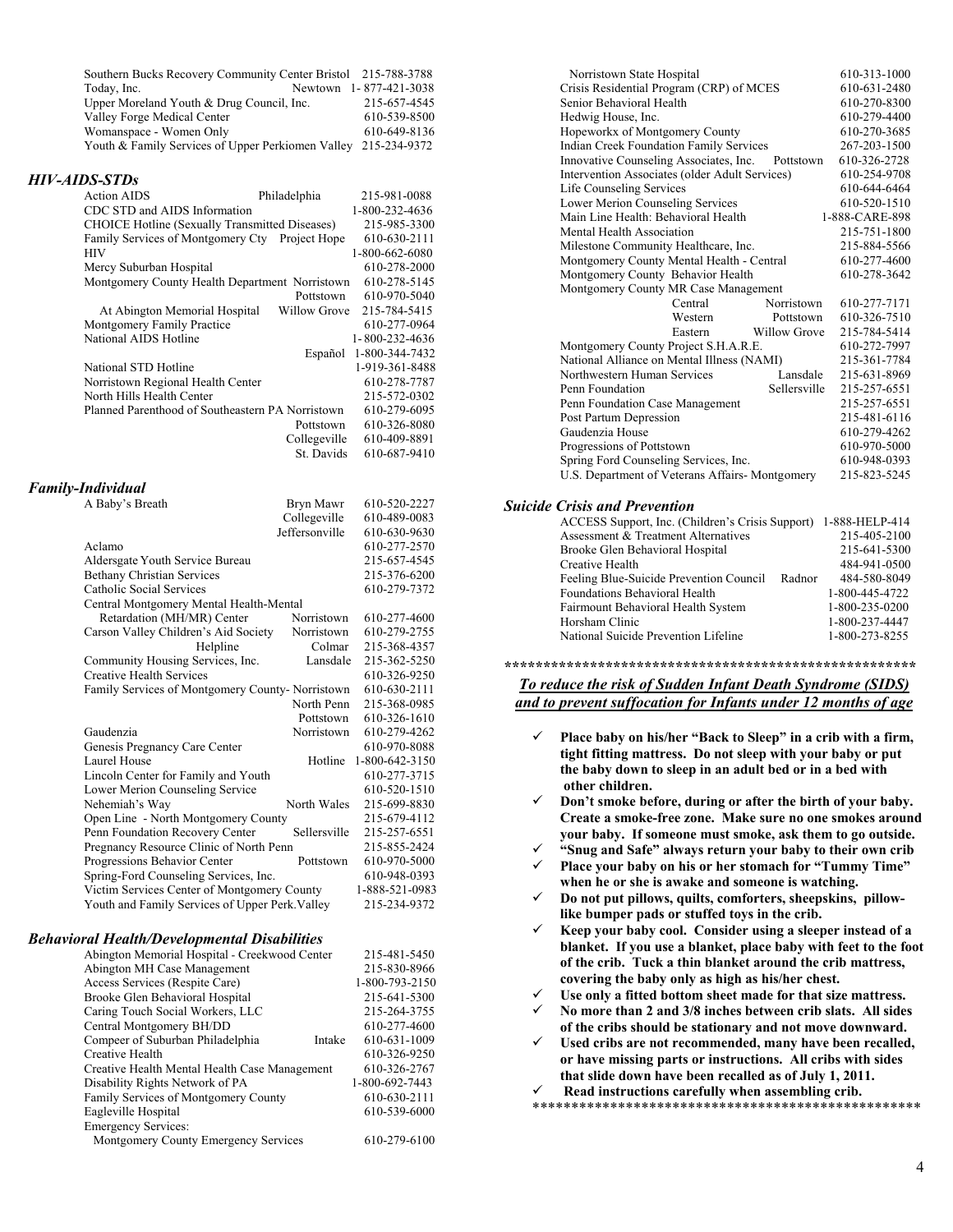#### **Dental**

| Community Health and Dental          | Pottstown    | 610-326-7405   |
|--------------------------------------|--------------|----------------|
| Community Medical and Dental         | Rahns        | 610-489-1313   |
| Dental Clinic at Abington Hospital   | Abington     | 215-481-2193   |
| Grandview Hospital - Bucks County    |              |                |
| Dental Program – children only       | Sellersville | 800-347-6803   |
| Greater North Penn Dental Initiative |              |                |
| At North Penn VNA                    | Lansdale     | 1-877-466-7764 |
| Harcum College                       | Bryn Mawr    | 610-526-6015   |
| Health Link Medical Center           | Southhampton | 215-364-4247   |
| Kids Smiles                          | Philadelphia | 215-492-9291   |
| Manor College Dental Clinic          | Jenkintown   | 215-887-7617   |
| Montgomery Co. Community College     | Blue Bell    | 215-641-6483   |
| Norristown Regional Health Center    | Norristown   | 610-278-7787   |
| Phoenixville Health Care Access      |              | 610-935-3165   |
| <b>Pottstown School District</b>     |              | 610-970-6730   |
| If you have Health Insurance:        |              |                |
| Aetna                                |              | 800-872-3862   |
| Blue Cross/Blue Shield               |              | 215-567-3590   |
| Coventry Care                        |              | 1-866-903-0748 |
| <b>Health Partners</b>               |              | 800-849-9600   |
| Keystone/Mercy                       |              | 800-521-6860   |
| United Health Care Community Plan    |              | 1-877-398-5517 |
|                                      |              |                |

#### **Education, Employment and Training**

| <b>ACLAMO</b>                                                | Norristown                              | 610-277-2570           |
|--------------------------------------------------------------|-----------------------------------------|------------------------|
|                                                              | Pottstown                               | 610-970-2134           |
| <b>AGAPE</b>                                                 | Norristown                              | 610-279-9597           |
| <b>ASSETS Montco</b>                                         |                                         | 610-275-3520           |
| CADCOM-First Step Program                                    |                                         | 610-277-6363           |
| Center for Parenting Education                               |                                         | 215-657-5720           |
| Cradle of Hope                                               | Jenkintown                              | 215-572-5937           |
| Developmental Enterprises Corporation (DEC)                  |                                         | 610-277-3122           |
| Gateway Employment Resources, Inc.                           | Limerick                                | 610-489-9699           |
| Goodwill Employment Services                                 |                                         | 215-653-7095           |
| <b>Hedwig House</b>                                          |                                         | 610-279-4400           |
| Keystone Opportunity Center                                  | Souderton                               | 215-723-5430           |
| Literacy Council of Norristown                               |                                         | 610-292-8515           |
| Montgomery County Assistance Office                          |                                         | 610-270-3500           |
| Montgomery County Community College – Blue Bell 215-641-6300 |                                         |                        |
|                                                              |                                         | Pottstown 610-718-1945 |
|                                                              | KEYS Program (TANF and FS) 215-643-6330 |                        |
| Montgomery County Department of Economic                     |                                         |                        |
| And Workforce Development (EARN)                             |                                         | 610-278-5950           |
| Montgomery County Opportunities Industrial                   |                                         |                        |
| Center $(O.I.C.)$                                            |                                         | 610-279-9700           |
| New Choices/New Options                                      | <b>Blue Bell</b>                        | 215-619-7390           |
|                                                              | Pottstown                               | 610-718-1803           |
| Norristown Family Center                                     |                                         | 610-279-2755           |
| Office of Vocational Rehabilitation                          |                                         | 484-250-4340           |
| Open Line North Montgomery County                            | Pennsburg                               | 215-679-4112           |
| Potential, Inc.                                              |                                         | 215-579-0670           |
| Pottstown Family Center                                      |                                         | 610-326-1610           |
| Ramsey Educational Development Institute (REDI)              |                                         | 610-279-0301           |
| PA Careerlink of Montgomery County                           |                                         | 610-270-3427           |
| The Partnership TMA                                          |                                         | 215-699-2733           |
| Tri County Area YWCA (GED classes)                           | Pottstown                               | 610-323-1888           |
| Youth Empowerment Program                                    |                                         | 610-270-3429           |
|                                                              |                                         |                        |

#### **The Norristown Family Center of Carson Valley Children's Aid and the Family Services Pottstown Family Center**

Their mission is to strengthen and empower parents of children, birth to kindergarten. All services are free, no income requirements and available to pregnant women. For information about services in Norristown: 610-279-2755 Pottstown: 610-326-1610

#### **Family Services**

| <b>ACLAMO</b>                                    | Norristown | 610-277-2570   |
|--------------------------------------------------|------------|----------------|
|                                                  | Pottstown  | 610-970-2134   |
| Big Brothers Big Sisters of Montgomery County    |            | 610-277-2200   |
| Catholic Social Services                         |            | 610-279-7372   |
| Center for Parenting Education                   |            | 215-657-5720   |
| Carson Valley Children's Aid Society             |            |                |
| (Parents supporting Parents)                     |            | 610-279-2755   |
| <b>Community Housing Services</b>                | Lansdale   | 215-362-5250   |
| Counseling for Caregivers (of older adults)      |            | 215-371-1350   |
| Family Services of Montgomery County Norristown  |            | 610-630-2111   |
|                                                  | Wynnwood   | 610-642-8890   |
|                                                  | Lansdale   | 215-368-0985   |
|                                                  | Pottstown  | 610-326-1610   |
| Helpline Center                                  |            | 215-362-8422   |
| <b>Indian Creek Foundation Family Services</b>   |            | 267-203-1500   |
| Laurel House                                     |            | 1-800-642-3150 |
| Lincoln Center                                   |            | 610-277-3715   |
| Montgomery County Office of Children and Youth   |            | 610-278-5800   |
| Montgomery Conflict Mediation Center             |            | 610-277-8909   |
| National Alliance on Mental Illness (NAMI)       |            | 215-361-7784   |
| Norristown Family Center - Parents as Teachers   |            |                |
| Home Visiting Program                            |            | 610-279-2755   |
| Norristown Ministries, Inc.- Hospitality Center  |            | 610-277-1321   |
| Open Line North Montgomery County Pennsburg      |            | 215-679-4112   |
| Parenting Center of Abington                     |            | 215-576-0586   |
| Penn Foundation Recovery Center                  |            | 215-257-6551   |
| Pottstown Family Center (Parents as Teachers)    |            | 610-326-1610   |
| Progressions of Pottstown                        |            | 610-970-5000   |
| Project Outreach                                 |            | 610-948-5111   |
| <b>Salvation Army</b>                            | Norristown | 610-275-4183   |
|                                                  | Pottstown  | 610-326-1621   |
| Wissahickon Community Parenting Center ext. 2003 |            | 215-619-8100   |
| Youth and Family Services of Upper Perk          |            | 215-234-9372   |

#### =========================================================== **Proper Child Safety Seat Use Pennsylvania Law requires:**

- **1. Children under the age of 4 to be properly restrained in an approved child restraint device.**
- **2. Ages 4-8 must be in a booster seat.**
- **3. Ages 8 to 18 must be restrained anywhere in the vehicle. ==============================================**

*Rear Facing* **–** Secure children in a rear-facing child safety seat until 2 years of age or until the maximum weight or height allowed by the manufacturer of the car seat. Children younger than 1 year should always ride in a rear-facing car seat.

*Forward-Facing* **–** Over 2 years: When children outgrow the rear-facing child safety seat, turn forward facing with a harness as long as possible, up to the highest weight or height allowed by the manufacturer. All children under age 13 should ride in a back seat.

*Belt-Positioning Booster Seat* **–** After outgrowing the forwardfacing safety seat, secure them in a belt-positioning booster until the vehicle lap and shoulder belt fits properly, 4 ft. 9 in. tall and approximately ages 8 and 12 years. Never place the shoulder strap behind child. All children under age 13 should ride in a back seat.

**Seat Belt -** Once children outgrow the booster seat, use a lap and shoulder seat belt to restrain them in the car. **Never place the shoulder strap behind the child.** All children under age 13 should ride in a back seat.

**4 OUT OF 5 CAR SEATS ARE INSTALLED INCORRECTLY; CALL TO GET YOURS CHECKED: Montgomery County Car Seat Hotline 610-278-5119 or American Academy of Pediatrics 1-800-CARBELT**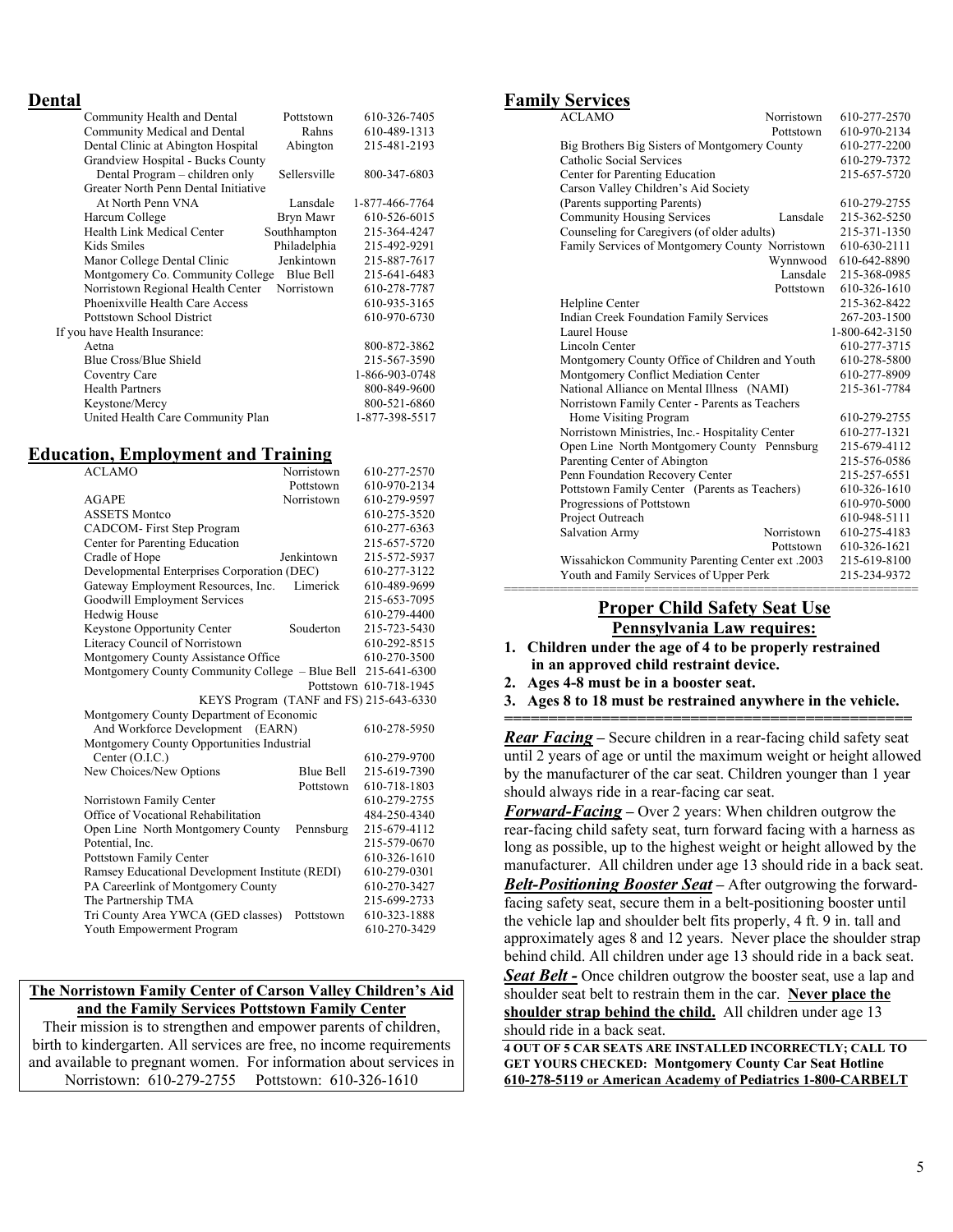#### **Health Services**

| <b>Child Health Care</b>                           |              |              |
|----------------------------------------------------|--------------|--------------|
| Bryn Mawr Family Practice                          |              | 610-325-1390 |
| Community Health & Dental Care                     | Pottstown    | 610-326-9460 |
| Community Medical and Dental                       | Rahns        | 610-489-1313 |
| Community Housing Services – Wellness Center       |              | 215-362-5250 |
| Mercy Suburban Family Practice Center Norristown   |              | 610-275-7240 |
| Montgomery Family Practice                         | Norristown   | 610-277-0964 |
| Norristown Regional Health Center                  |              | 610-278-7787 |
| North Hills Health Center                          |              | 215-572-0302 |
| North Penn VNA Children's Clinic                   |              | 215-855-8296 |
| Ginny Combs Children's Health Center of VNA        |              |              |
|                                                    | Abington     | 215-572-7880 |
|                                                    | Norristown   | 610-277-8911 |
| The Clinic (under and uninsured)                   | Phoenixville | 610-935-1134 |
| Visiting Nurse Association of Pottstown & Vicinity |              | 610-327-5700 |

#### *Childbirth Classes*

| A Baby's Breath                                | Bryn Mawr      | 610-520-2227               |
|------------------------------------------------|----------------|----------------------------|
|                                                | Collegeville   | 610-489-0083               |
|                                                | Jeffersonville | 610-630-9630               |
| Abington Memorial Hospital                     |                | 215-481-6784               |
| Bryn Mawr Hospital                             |                | 484-337-3000               |
| Bryn Mawr Birthing Center                      |                | 610-525-6086               |
| Child, Home and Community – call for locations |                | 215-348-9770               |
| Choice One                                     |                | Warminister 1-800-497-8378 |
| Grand View Hospital - Healthy Beginnings Plus  |                | 215-453-4077               |
| Grand View Hospital Childbirth class           |                | 215-453-4044               |
| Holy Redeemer Hospital                         |                | 1-800-818-4747             |
| Lankenau Hospital                              |                | 484-580-1000               |
| Montgomery Hospital                            |                | 610-270-2020               |
| Pottstown Memorial Hospital                    |                |                            |
| Maternity and Women's Health Center            |                | 610-327-7147               |

#### *Gynecological/Obstetrics*

| Abington Memorial Hospital OB/GYN Center        |              | 215-481-6784 |
|-------------------------------------------------|--------------|--------------|
| Post Partum Depression                          |              | 215-481-6116 |
| Bryn Mawr Family Practice                       | Broomall     | 610-325-1390 |
| Bryn Mawr Hospital                              |              | 484-337-3000 |
| Family OB/GYN Center at Montgomery Norristown   |              | 610-277-0964 |
| Lankenau Hospital                               | Wynnewood    | 484-580-1000 |
| Mercy Suburban (GYN only)                       |              | 610-278-2171 |
| Norristown Regional Health Center - GYN only    |              | 610-278-7787 |
| North Hills Health Center                       |              | 215-572-0302 |
| North Penn Visiting Nurses                      | Lansdale     | 215-855-8296 |
| Planned Parenthood                              | Norristown   | 610-279-6095 |
|                                                 | Pottstown    | 610-326-8080 |
|                                                 | Collegeville | 610-409-8891 |
|                                                 | St. Davids   | 610-687-9410 |
| Pottstown Memorial Hospital                     |              |              |
| Maternity and Women's Health Center             |              | 610-327-7147 |
| The Clinic (GYN only - for under and uninsured) |              | 610-935-1134 |
| The Birth Center                                | Bryn Mawr    | 610-525-6086 |
| Women's Center of Montgomery Hospital           |              | 610-270-2666 |

#### **NURSE FAMILY PARTNERSHIP**

The Montgomery County Nurse-Family Partnership is a **free** program helping low-income, **first-time** mothers succeed. Mothers develop confidence and skills for parenting and economic self-sufficiency working with a specially trained nurse home visitor. If you are pregnant with your first child, under 29 weeks gestation and would like a nurse to visit you regularly until your child turns two years old call **610-278-5117** for more information.

#### *Home Visiting*

| Abington Memorial Hospital Home Care | 215-481-5800 |
|--------------------------------------|--------------|
| Action AIDS, Inc.                    | 215-981-0088 |
| Easter Seals - Bright Beginnings     | 215-368-7000 |

| 215-481-580 |  |
|-------------|--|
| 215-981-008 |  |
| 215-368-700 |  |

| Grand View Hospital Nurse Home Care                | Sellersville | 215-453-4265   |
|----------------------------------------------------|--------------|----------------|
| <b>Grand View Visiting Nurses</b>                  | Pennsburg    | 215-679-6251   |
| Holy Redeemer Home Health Care                     |              | 215-671-9200   |
| Montgomery County Health Dept                      | Norristown   | 610-278-5117   |
|                                                    | Pottstown    | 610-970-5040   |
|                                                    | Willow Grove | 215-784-5415   |
| Montgomery (Hospital) Home Care                    | Norristown   | 610-272-1080   |
| North Penn Visiting Nurses                         |              | 215-855-8296   |
| Pottstown Memorial Medical Center Home Care        |              | 610-327-7216   |
| Visiting Nurse Association of Pottstown            |              | 610-327-5700   |
| In Home Services of VNACS-Adult Care Abington      |              | 215-572-7880   |
|                                                    | Norristown   | 610-272-3373   |
| Visiting Nurse Association of Greater Philadelphia |              | 1-800-862-1180 |
|                                                    |              |                |

#### *Immunizations- Childhood, Tuberculosis Testing (TB)*

| Grand View Hospital Immunization Clinic Pennsburg |              | 215-679-6252 |
|---------------------------------------------------|--------------|--------------|
| Community Health & Dental Care                    | Pottstown    | 610-326-9460 |
| Montgomery County Health Department Norristown    |              | 610-278-5145 |
|                                                   | Pottstown    | 610-970-5040 |
|                                                   | Willow Grove | 215-784-5415 |
| Montgomery Family Practice Center                 | Norristown   | 610-277-0964 |
| Norristown Regional Health Center                 |              | 610-278-7787 |
| North Hills Health Center                         |              | 215-572-0302 |
| North Penn VNA Children's Clinic                  |              | 215-855-8296 |
| Ginny Combs Children's Health Center of VNA       |              |              |
|                                                   | Abington     | 215-572-7880 |
|                                                   | Norristown   | 610-277-8911 |
| The Clinic (under and uninsured)                  | Phoenixville | 610-935-1134 |
| VNA of Pottstown and Vicinity                     |              | 610-327-5700 |
|                                                   |              |              |

#### **TAKE FOLIC ACID**

 **Help Protect Your Baby from Birth Defects Folic Acid can help prevent birth defects of the brain and spinal cord. Vitamins and minerals are an important part of your diet. Take a multivitamin that has folic acid (at least 400 micrograms) and eat foods rich in folic acid such as citrus fruits, leafy green vegetables, whole grain breads and cereals. If you are thinking about getting pregnant or are of child bearing age, consult your doctor about Folic Acid. For information on Folic Acid call March of Dimes Resource Center at 1-888-663-4637** 

#### *Pregnancy Testing (also see Prenatal Clinics)*

| ິ |                                                  |                 |              |
|---|--------------------------------------------------|-----------------|--------------|
|   | A Baby's Breath                                  | Bryn Mawr       | 610-520-2227 |
|   |                                                  | Collegeville    | 610-489-0083 |
|   |                                                  | Jeffersonvillle | 610-630-9630 |
|   | Catholic Social Services                         |                 | 610-279-7372 |
|   | Genesis Crisis Pregnancy Center                  |                 | 610-970-8088 |
|   | Helpline Center                                  |                 | 215-362-8422 |
|   | Mercy Suburban Family Practice Center Norristown |                 | 610-275-7240 |
|   | Norristown Regional Health Center                |                 | 610-278-7787 |
|   | Pregnancy Resource Clinic of North Penn          |                 | 215-855-2424 |
|   | <b>Planned Parenthood</b>                        | Norristown      | 610-279-6095 |
|   |                                                  | Pottstown       | 610-326-8080 |
|   |                                                  | Collegeville    | 610-409-8891 |
|   |                                                  | St. Davids      | 610-687-9410 |
|   | VNA Community Services, Inc.                     | Abington        | 215-572-7880 |
|   |                                                  | Norristown      | 610-277-8911 |
|   | <b>Prenatal Clinics</b>                          |                 |              |
|   | Abington Memorial Hospital OB/GYN Center         |                 | 215-481-6784 |
|   | <b>Bryn Mawr Hospital</b>                        |                 | 610-526-3400 |
|   | Family OB/GYN Center at Montgomery               |                 | 610-277-0964 |
|   | Grand View Hospital – Healthy Beginnings Plus    |                 | 215-453-4077 |
|   | Lankenau Hospital                                |                 | 484-580-1000 |
|   | Maternity & Women's Health Center                |                 |              |
|   | Pottstown Memorial Medical Center                |                 | 610-327-7672 |
|   |                                                  |                 |              |

#### *Sexually Transmitted Diseases*

| Abington Memorial Hospital | 215-481-6784   |
|----------------------------|----------------|
| AIDS Fact Line             | 1-800-662-6080 |
| AIDS Hotline               | 1-800-342-AIDS |
| Choice Hotline             | 215-985-3300   |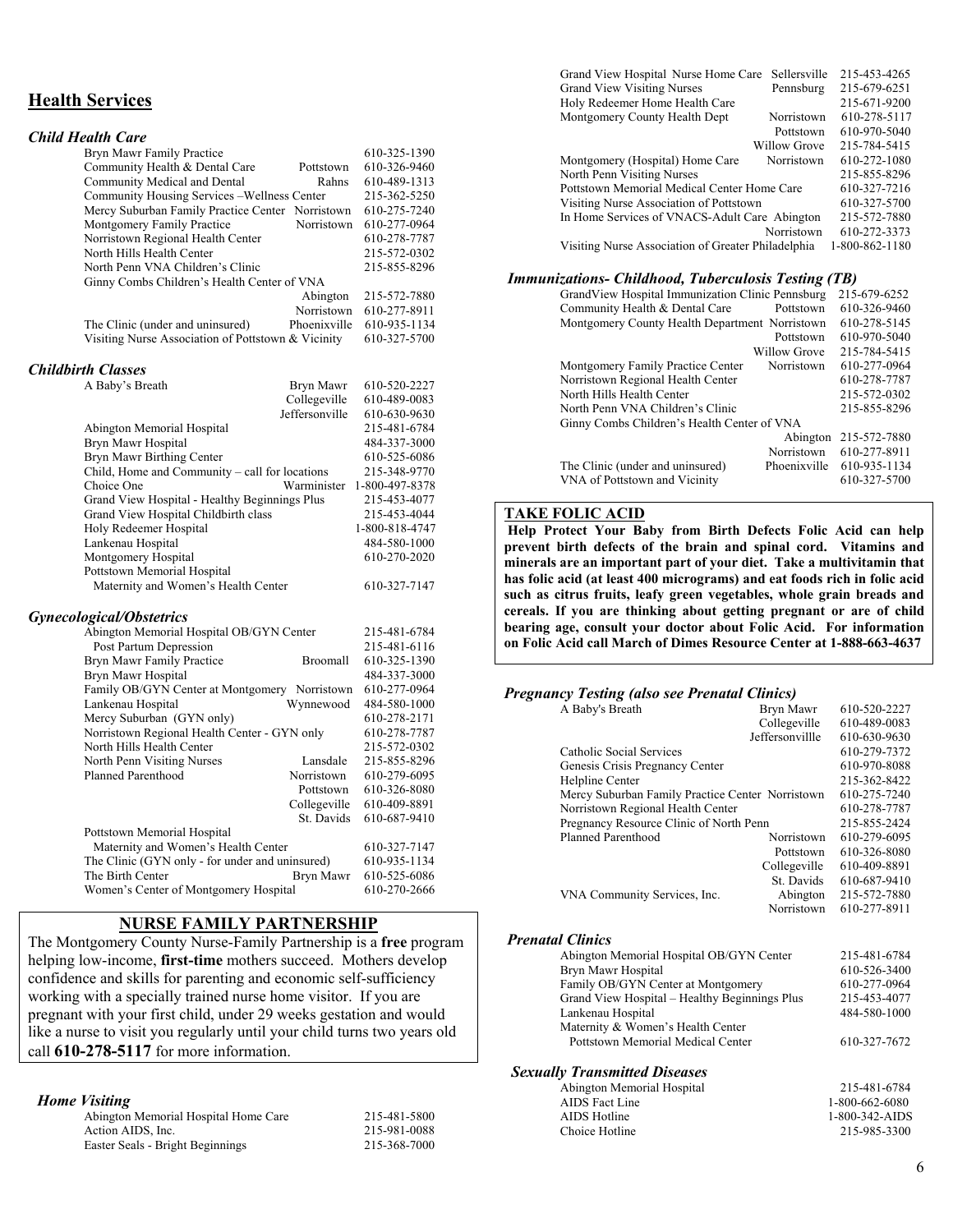| Montgomery County Health Department Norristown |                     | 610-278-5145 |
|------------------------------------------------|---------------------|--------------|
|                                                | Pottstown           | 610-970-5040 |
|                                                | <b>Willow Grove</b> | 215-784-5415 |
| Montgomery Family Practice                     |                     | 610-277-0964 |
| Norristown Regional Health Center              |                     | 610-278-7787 |
| Planned Parenthood                             | Norristown          | 610-279-6095 |
|                                                | Pottstown           | 610-326-8080 |
|                                                | Collegeville        | 610-409-8891 |
|                                                | St. Davids          | 610-687-9410 |
|                                                |                     |              |

#### *Teen Pregnancy*

| 215-481-6784   |
|----------------|
| 610-277-2200   |
| 215-348-9770   |
|                |
| 1-888-215-9770 |
| 610-277-0964   |
| 215-654-9207   |
| 215-679-3086   |
| 215-723-8103   |
| 610-279-2755   |
| 610-718-5372   |
| 610-327-7673   |
| 215-855-2424   |
|                |

#### **Hospitals**

| Abington Memorial Hospital                 |                   | 215-481-2000 |
|--------------------------------------------|-------------------|--------------|
| Bryn Mawr Hospital                         |                   | 484-337-3000 |
| Abington Health/Lansdale Hospital          |                   | 215-368-2100 |
| Chestnut Hill Hospital                     |                   | 215-248-8200 |
| Children's Hospital of Philadelphia        |                   | 215-590-1000 |
| Eagleville Hospital                        |                   | 610-539-6000 |
| Elkins Park Hospital                       |                   | 215-663-6000 |
| Grand View Hospital                        | Sellersville      | 215-453-4000 |
| Holy Redeemer Hospital                     | Huntingdon Valley | 215-947-3000 |
| Lankenau Hospital                          | Wynnewood         | 484-580-1000 |
| Mercy Suburban Hospital                    | Norristown        | 610-278-2000 |
| Montgomery County Emergency Services       |                   |              |
| <b>Behavior Health Crisis Intervention</b> | Norristown        | 610-279-6100 |
| Montgomery/Einstein Hospital               | Norristown        | 610-270-2000 |
| Norristown State Hospital                  |                   | 610-313-1000 |
| Phoenixville Hospital                      |                   | 610-983-1000 |
| Pottstown Memorial Hospital                |                   | 610-327-7000 |
| St. Christopher Children's Hospital        | Philadelphia      | 215-427-5000 |
| Valley Forge Medical Center                |                   | 610-539-8500 |
|                                            |                   |              |

#### **Housing Services**

**For information and referrals on all Funding, Emergency Assistance, Shelters, and Subsidized Housing, please contact Homeless Prevention Center 1-877-646-6306** 

#### **Information and Referral**

| Aldersgate Youth Service Bureau               |                | 215-657-4545   |
|-----------------------------------------------|----------------|----------------|
| A Baby's Breath                               | Bryn Mawr      | 610-520-2227   |
|                                               | Collegeville   | 610-489-0083   |
|                                               | Jeffersonville | 610-630-9630   |
| ACLAMO                                        | Norristown     | 610-277-2570   |
|                                               | Pottstown      | 610-970-2134   |
| Action AIDS, Inc.                             |                | 215-981-0088   |
| Alcohol, Drug Abuse Helpline/Referrals        |                | 1-800-234-0420 |
| Alcoholics Anonymous                          | Philadelphia   | 215-923-7900   |
| American Cancer Society                       |                | 610-327-5700   |
| American Foundation for Suicide Prevention of |                |                |
| Greater Philadelphia                          |                | 215-746-7256   |
| Boyertown Area Multi-Service                  |                | 610-367-6957   |
| Brain Injury Association of PA                |                | 1-866-635-7097 |
| Carson Valley Children's Aid -Family Center   |                | 610-279-2755   |
| CDC National STD and AIDS Hotline             |                | 1-800-342-2437 |
| Community Housing Services, Inc.              | Lansdale       | 215-362-5250   |
| Eastern Montgomery County Health &            |                |                |
| Human Service Consortium                      |                | 215-886-6233   |
| Feeling Blue (Suicide Prevention Council)     |                | 484-580-8049   |

| <b>Keystone Opportunity Center</b>                          | Souderton  | 215-723-5430   |
|-------------------------------------------------------------|------------|----------------|
| Interagency Council of Norristown (ICN)                     |            | 610-270-2902   |
| Lawyer Referral Service                                     |            | 610-279-9660   |
| Long Term Care Consortium of the Main Line                  |            | 610-449-2050   |
| March of Dimes - Resource Center                            |            | 1-888-663-4637 |
| Minding Your Mind                                           |            | 610-642-3879   |
| Montgomery County Commission on Women & Family 610-292-5000 |            |                |
| Montgomery County Health Department ext. 6724               |            | 610-278-5117   |
| Montgomery County Office of Children and Youth              |            | 610-278-5800   |
| Montgomery County Suicide Prevention Taskforce              |            | 610-279-6100   |
| Montgomery County Teen Parent Taskforce                     |            | 610-279-4812   |
| National Alliance on Mental Illness (NAMI)                  |            | 267-251-6240   |
| Open Line North Montgomery County Pennsburg                 |            | 215-679-4112   |
| PA Families Inc. (Special Needs)                            |            | 1-800-947-4941 |
| Parents Involved Network of Montgomery Co.                  |            | 610-279-8511   |
| Parent to Parent of Pennsylvania                            |            | 1-800-986-4550 |
| Phoenixville Area Community Services                        |            | 610-933-1105   |
| Pottstown Family Center                                     |            | 610-326-1610   |
| Rosenfeld Cancer Center Helpline                            |            | 1-800-405-4357 |
| SIDS of Pennsylvania                                        |            | 1-412-481-1410 |
| Special Kids Network                                        |            | 1-800-986-4550 |
| Women's Center of Montgomery County Jenkintown              |            | 215-885-5020   |
|                                                             | Norristown | 610-279-1548   |
|                                                             | Pottstown  | 610-970-7363   |
| Women's Resource Center                                     | Wayne      | 610-687-6415   |
|                                                             |            |                |

#### **Interpreters**

| <b>ACLAMO</b> Family Center (Spanish) | Norristown 610-277-2570 |
|---------------------------------------|-------------------------|
|                                       | Pottstown 610-970-2134  |
| Centro Cultural Latino Unidos         | Pottstown 610-705-0566  |
| <b>Keystone Opportunity Center</b>    | Souderton 215-723-5430  |

#### **MEDICAL RESERVE CORP**

The Medical Reserve Corps (MRC) is part of a nationwide initiative to mobilize and coordinate volunteers to help their communities in the event of a public health emergency. The MRC provides the opportunity for teams of local volunteers who have medical and emergency response skills, as well as non-medically trained volunteers with a desire to help in emergency situations, to contribute their time and expertise when they are needed. The MRC provides trainings to ensure that, in the event of a public health emergency, MRC volunteers will be prepared to deploy and assist their communities in the most effective way possible. For more information please contact the **Montgomery County Health Department at 610-278-5117.** 

#### **Support Groups**

| A Baby's Breath                                  | Bryn Mawr      | 610-520-2227   |
|--------------------------------------------------|----------------|----------------|
|                                                  | Collegeville   | 610-489-0083   |
|                                                  | Jeffersonville | 610-630-9630   |
| Abington Area Nursing Mothers Advisory Council   |                | 215-572-8044   |
| Al-Anon Family Group Headquarters                |                | 1-888-425-2666 |
| Alcoholics Anonymous                             |                | 215-923-7900   |
| AldersgateYouth Service Bureau                   |                | 215-657-4545   |
| Because I Love You (BILY)                        |                | 215-576-5216   |
| <b>Buxmont Mothers of Multiples</b>              |                | 215-619-7438   |
| Carson Valley Children's Aide                    | Colmar         | 215-362-8422   |
| Child, Home and Community                        |                | 215-348-9770   |
| Children with Attention Deficit Disorder (CHADD) |                | 1-800-233-4050 |
| Cluster Outreach Center                          |                | 610-970-5995   |
| Domestic Violence and Elder Abuse Support Group  |                | 215-481-2576   |
| Easter Seals Sibling Support Group               |                | 215-368-7000   |
| <b>Family Support Advocate</b>                   |                | 610-428-2119   |
| High Risk Pregnancy Bedrest Support Group        |                | 215-481-4051   |
| Little Wonders Child Growth & Development Ctr.   |                | 610-275-5437   |
| The ARC Alliance Children's Sevices              |                | 610-265-4700   |
| Delaware Valley CHADD                            | Yardley        | 215-736-1541   |
| National Alliance on Mental Illness (NAMI)       |                | 267-251-6240   |
| Norristown Family Center                         |                | 610-279-2755   |
| Norristown Ministries, Inc. - Hospitality Center |                | 610-277-1321   |
| Open Line North Montgomery County                | Pennsburg      | 215-679-4112   |
| PA Mentor                                        |                | 215-612-8200   |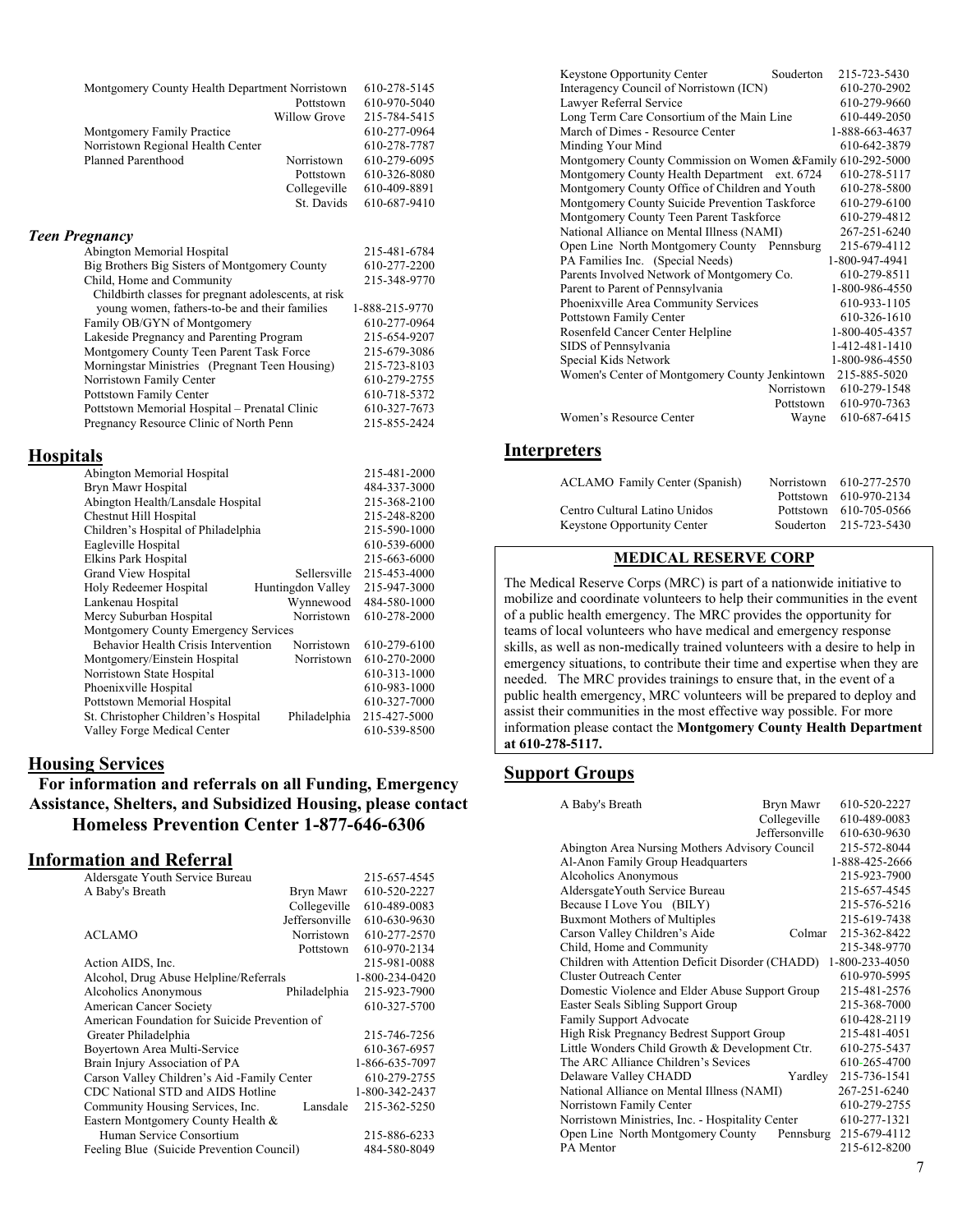| Parent to Parent of PA                         | 1-888-727-2706 |
|------------------------------------------------|----------------|
| Parents of Special Needs Kids                  | 215-576-0586   |
| Parents Involved Network of Montgomery County  | 610-279-8511   |
| <b>Pottstown Family Center Family Services</b> | 610-326-1610   |
| Project Outreach                               | 610-948-5111   |
| SIDS of PENNSYLVNIA                            | 1-800-721-7437 |
| SOS (Survivors of Suicide Support Group)       | 215-545-2242   |
| The Compassionate Friends                      | 1-877-969-0010 |
| The Tragedy Response Unit Support Team         | 610-275-7943   |
| To Live Again (Widowed)                        | 610-353-7740   |
| Unite                                          | 215-728-3777   |
| Valley Forge Mothers of Twins & Triplets       | 610-792-1768   |
| Widow and Widower Support Group                | 610-896-7770   |
| Women's Center of Montgomery County            | 1-800-773-2424 |
| Women's Center of Montgomery County            | 610-279-1548   |
| Young Lives                                    | 484-947-1429   |
|                                                |                |

**<<<<<<<<<<<<<<<<<<<<<<<<<<<<<<<<<<<<<<<<<<<<<<<<<<<<**

#### **BACK TO SLEEP SIDS of Pennsylvania 1-800-721-7437**

**One of the most important things you can do to help reduce the risk of SIDS (Sudden Infant Death Syndrome) is to put your baby on his or her back to sleep. SIDS is the sudden and unexplained death of an infant under one year of age. For more information about infant sleep positions, talk to your doctor.** 

**<<<<<<<<<<<<<<<<<<<<<<<<<<<<<<<<<<<<<<<<<<<<<<<<<<<<<<<<<<<**

#### **Transportation**

| <b>Bux-Mont Transportation Service</b>                          | Willow Grove | 215-659-0245   |
|-----------------------------------------------------------------|--------------|----------------|
| <b>EMS Services - Good Will</b>                                 |              | 610-326-5460   |
| Montgomery County Office of Aging & Adult Services 610-278-3601 |              |                |
| Norristown Radio Taxi                                           |              | 610-275-9700   |
| Open Line (Medical Only)                                        |              | 215-679-4112   |
| PennDOT Customer Call Center                                    |              | 1-800-932-4600 |
| Pottstown Urban Transit, Inc. (PUT)                             |              | 610-326-5413   |
| Project Outreach                                                |              | 610-948-5111   |
| SEPTA (Travel Information Center)                               |              | 215-580-7800   |
| Suburban Transit Network, Inc.                                  |              | 215-542-7433   |
| The Partnership TMA (North Penn & Upper Perk)                   |              | 215-699-2733   |
| Transnet (MA client reimbursement only)                         |              | 215-542-7433   |
| Tri-County Taxi Company (Pottstown area)                        |              | 610-495-0300   |
| Volunteer Medical Service Corp.                                 |              | 215-855-3779   |
| <b>Yellow Cab</b>                                               | Norristown   | 610-277-1234   |

*Montgomery County Commission on Women and Families*

Fosters leadership, provides awareness of existing resources and advocates equal access in order to enhance the lives of women and families. The Commission offers brochures with self-help information about child custody, child support, divorce, protection from abuse orders, equitable distribution, and health issues for teenage, middle-aged, mature women and pregnant women. For information or brochures call 610-292-5000. Please leave a message, they will get back to you.

#### **Unsafe Living Conditions**

Montgomery County Health Department Norristown 610-278-5117 Pottstown 610-970-5040 Willow Grove 215-784-5415<br>
610-270-0441 Borough of Norristown Code Enforcement

*Contact your local Borough or Township Code Enforcement regarding conditions*.

**To download a copy of the Resource Guide, please go to our Website at: health.montcopa.org/PIRG**

## **Important Numbers**

**POLICE** 

**FIRE** 

**AMBULANCE\_\_\_\_\_\_\_\_\_\_\_\_\_\_\_\_\_\_\_\_\_\_\_\_\_\_\_\_\_\_**

**HOSPITAL\_\_\_\_\_\_\_\_\_\_\_\_\_\_\_\_\_\_\_\_\_\_\_\_\_\_\_\_\_\_\_\_\_**

**POISON CONTROL: 1-800-222-1222\_\_\_\_\_\_\_\_\_\_**

**\_\_\_\_\_\_\_\_\_\_\_\_\_\_\_\_\_\_\_\_\_\_\_\_\_\_\_\_\_\_\_\_\_\_\_\_\_\_\_\_\_\_\_**

**\_\_\_\_\_\_\_\_\_\_\_\_\_\_\_\_\_\_\_\_\_\_\_\_\_\_\_\_\_\_\_\_\_\_\_\_\_\_\_\_\_\_\_**

**\_\_\_\_\_\_\_\_\_\_\_\_\_\_\_\_\_\_\_\_\_\_\_\_\_\_\_\_\_\_\_\_\_\_\_\_\_\_\_\_\_\_\_**

**\_\_\_\_\_\_\_\_\_\_\_\_\_\_\_\_\_\_\_\_\_\_\_\_\_\_\_\_\_\_\_\_\_\_\_\_\_\_\_\_\_\_\_**

**\_\_\_\_\_\_\_\_\_\_\_\_\_\_\_\_\_\_\_\_\_\_\_\_\_\_\_\_\_\_\_\_\_\_\_\_\_\_\_\_\_\_\_**

**DOCTOR\_\_\_\_\_\_\_\_\_\_\_\_\_\_\_\_\_\_\_\_\_\_\_\_\_\_\_\_\_\_\_\_\_\_**

**DOCTOR\_\_\_\_\_\_\_\_\_\_\_\_\_\_\_\_\_\_\_\_\_\_\_\_\_\_\_\_\_\_\_\_\_\_**

**DENTIST\_\_\_\_\_\_\_\_\_\_\_\_\_\_\_\_\_\_\_\_\_\_\_\_\_\_\_\_\_\_\_\_\_\_**

**WORK NUMBER\_\_\_\_\_\_\_\_\_\_\_\_\_\_\_\_\_\_\_\_\_\_\_\_\_\_\_**

**CELL NUMBER\_\_\_\_\_\_\_\_\_\_\_\_\_\_\_\_\_\_\_\_\_\_\_\_\_\_\_\_**

**NEIGHBOR\_\_\_\_\_\_\_\_\_\_\_\_\_\_\_\_\_\_\_\_\_\_\_\_\_\_\_\_\_\_\_\_**

**BABYSITTER\_\_\_\_\_\_\_\_\_\_\_\_\_\_\_\_\_\_\_\_\_\_\_\_\_\_\_\_\_\_**

**OTHER\_\_\_\_\_\_\_\_\_\_\_\_\_\_\_\_\_\_\_\_\_\_\_\_\_\_\_\_\_\_\_\_\_\_\_**

This material was updated July 2011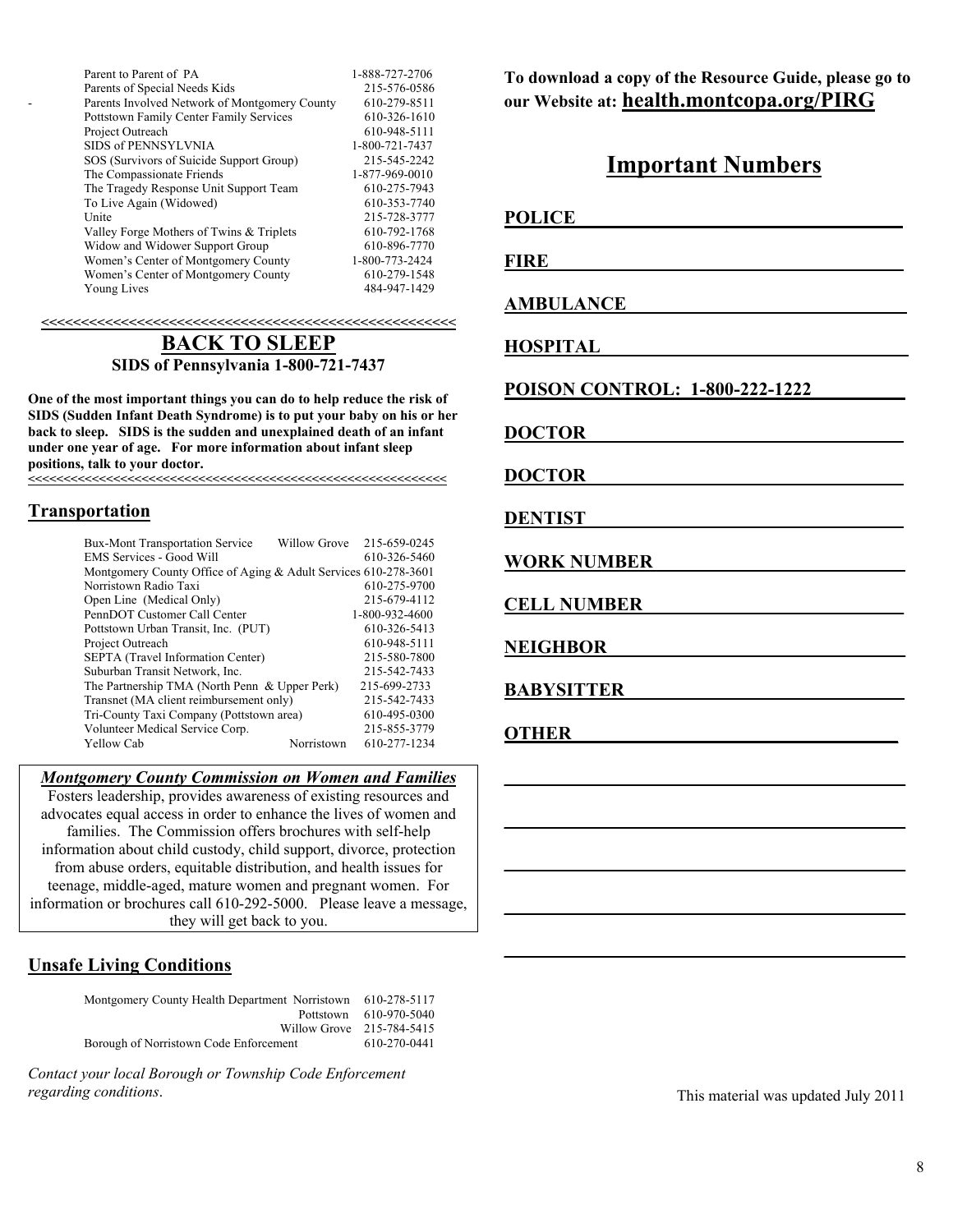

## **Shots for Tots**

If you don't have a family physician or if you don't have insurance coverage for shots visit one of the sites below for free or low-cost shots. Please call for times, services and costs.

- ¾ Norristown Health Center 1430 DeKalb St. 2<sup>nd</sup> floor, Norristown (610) 278-5145
- ¾ Pottstown Health Center 364 King St., Pottstown (610) 970-5040

#### ¾ Willow Grove Eastern Courthouse Annex 102 York Rd., Suite 401, Willow Grove (215) 784-5415

- Other Community Sites (Low Cost or Free Shots)
- VNA Community Services, Inc. (215) 572-7880 1421 Highland Ave., Abington
- VNA Community Services, Inc. (610) 277-8911 1109 DeKalb St., Norristown
- North Penn VNA (215) 855-8296 51 Medical Campus Dr., Lansdale
- VNA of Pottstown and Vicinity (610) 327-5700 1963 High St.,Pottstown
- Norristown Regional Health Center (610)278-7787 1401 DeKalb St., Norristown
- Grand View Hospital (215) 679-0640 Community Nurse-Home Care Dept. 101 W. 7th St., Pennsburg

#### **Vaccines prevent serious diseases by helping your baby's body build defenses. Recommended Immunization Schedule**

**DTaP** (Diphtheria, Tetanus and Pertussis) Five doses: at 2, 4, 6, 12-18 months and 4-6 years **Hib** (Haemophilus type B) Three or four doses: at 2, 4, 6, and 12-15 months depending on type of vaccine used **Influenza** (Flu) **One or two doses annually for all children 6 months through 18** years **y Polio Vaccine Four doses: at 2,4, 6-18 months, and 4-6 years Four doses: at 2, 4, 6-18 months, and 4-6 years Hepatitis A Vaccine Two doses: at 1 year and 18-24 months Hepatitis B Vaccine Three doses: at birth prior to discharge, 1-2, and 6-18 months or at**  1-2, 4, and 6-18 months **MMR** (Measles, Mumps and Rubella) Two doses: at 12-15 months and 4-6 years **Varicella** (Chickenpox) Two doses: between 12-15 months & 4-6 years **PCV** (Pneumococcal Conjugate Vaccine) Four doses: at 2, 4, 6 and 12-15 months **Rotavirus** Three doses: at 2, 4 and 6 months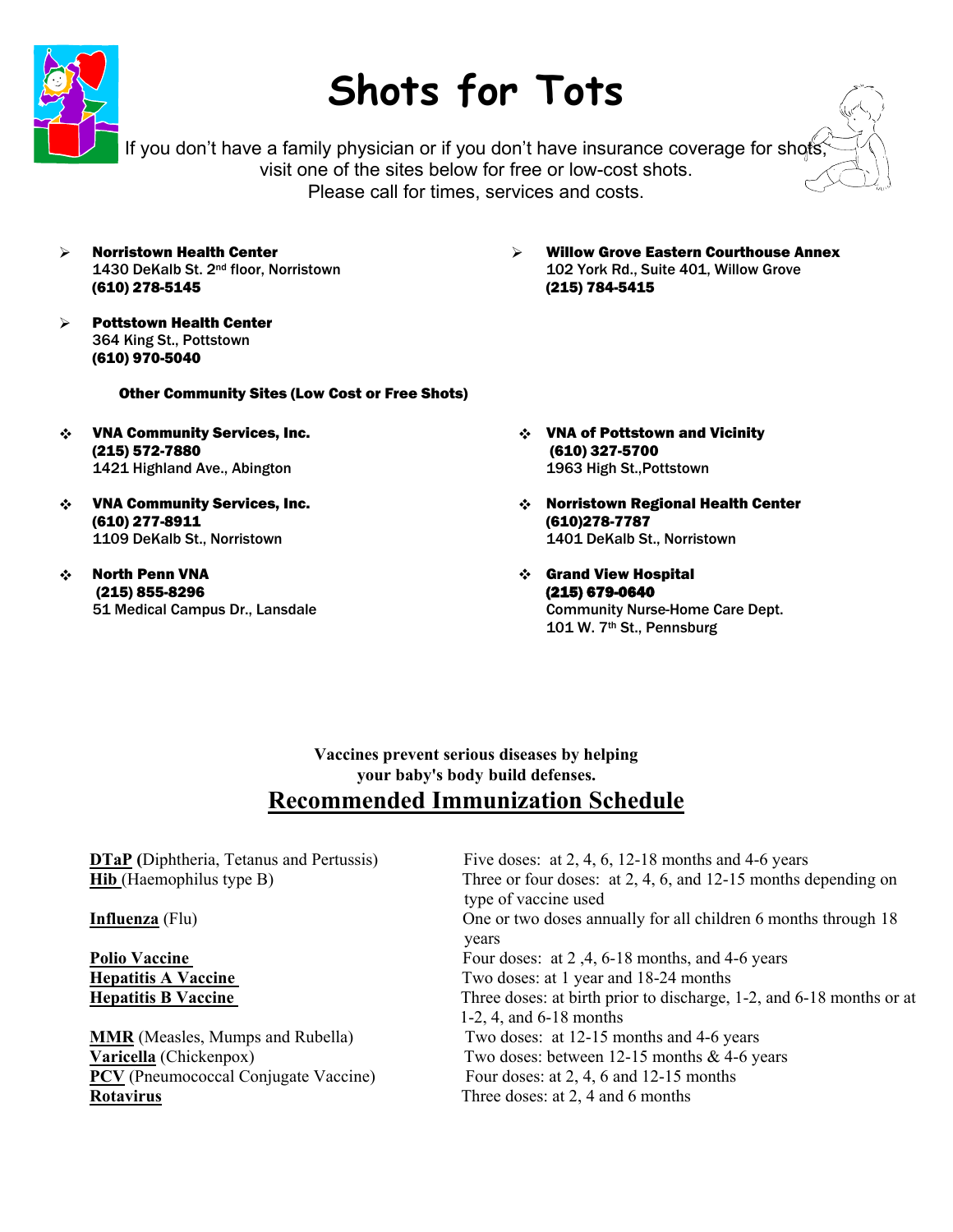## **Toll Free Helplines for Pennsylvania Families**

| 1-800-986-2229 | <b>Healthy Babies Helpline</b>                                           |
|----------------|--------------------------------------------------------------------------|
| 1-800-986-5437 | <b>Healthy Kids Helpline</b>                                             |
| Text for Baby  | Text BABY to 511411 or BEBE in Spanish                                   |
| 1-800-986-4550 | Special Kids Network<br>$\bullet$                                        |
|                | PA Recreation and Leisure Line                                           |
|                | Special Kids Network System                                              |
| 1-800-440-5323 | Lead Information Line                                                    |
| 1-866-286-3636 | Long-Term Living Helpline                                                |
| 1-866-412-4755 | Brain Information Clearing House                                         |
| 1-800-692-7462 | Dept. of Public Welfare                                                  |
|                | Medicare Prescription/Drug Plan<br>$\bullet$                             |
|                | LiHeap – Stay Warm - and any other Public Welfare Questions<br>$\bullet$ |
| 1-800-951-5151 | Pennsylvania State Resource Family Association                           |
| 1-800-692-7288 | Connect - Early Intervention – Birth to Three                            |

#### **HELP IN PA - Health and Human Services Call Center**

Spanish speaking operators are available on all Health and Human Service helplines. Go to [www.HelpInPA.state.pa.us](http://www.helpinpa.state.pa.us/) to learn more about Pennsylvania services. COMPASS is the simple and fast way to apply online for social services offered by the Commonwealth. With the click of a button, you can learn about services, see if you qualify for programs, apply for those services and reapply when it's time for renewal. Visit [www.COMPASS.state.pa.us](http://www.compass.state.pa.us/) . The 2-1-1 SE PA is part of a network of national 2-1-1 Call Centers through a partnership with PA 2-1-1 and NJ 2-1-1. The United Ways in the greater Philadelphia Region have partnered to bring this important community resource to your community.

## **Montgomery County Helplines**

| 610-278-3501   | Aging and Adult Services                                       |
|----------------|----------------------------------------------------------------|
| 610-278-3707   | Child Day Care Services                                        |
| 610-278-5800   | Children and Youth Office                                      |
| 610-270-3500   | <b>County Assistance Office</b>                                |
| 610-278-5950   | Economic and Workforce Development                             |
| 610-278-5117   | <b>Health Department</b>                                       |
| 1-877-646-6306 | Homeless Assistance Program                                    |
| 215-542-7433   | Medical Assistance Transportation Program - Transnet           |
| 610-278-3642   | Behavior Health/Developmental Disabilities                     |
|                | Mental Health, Developmental Disabilities, Early Intervention, |
|                | Drug and Alcohol, Supports Coordination Organization           |